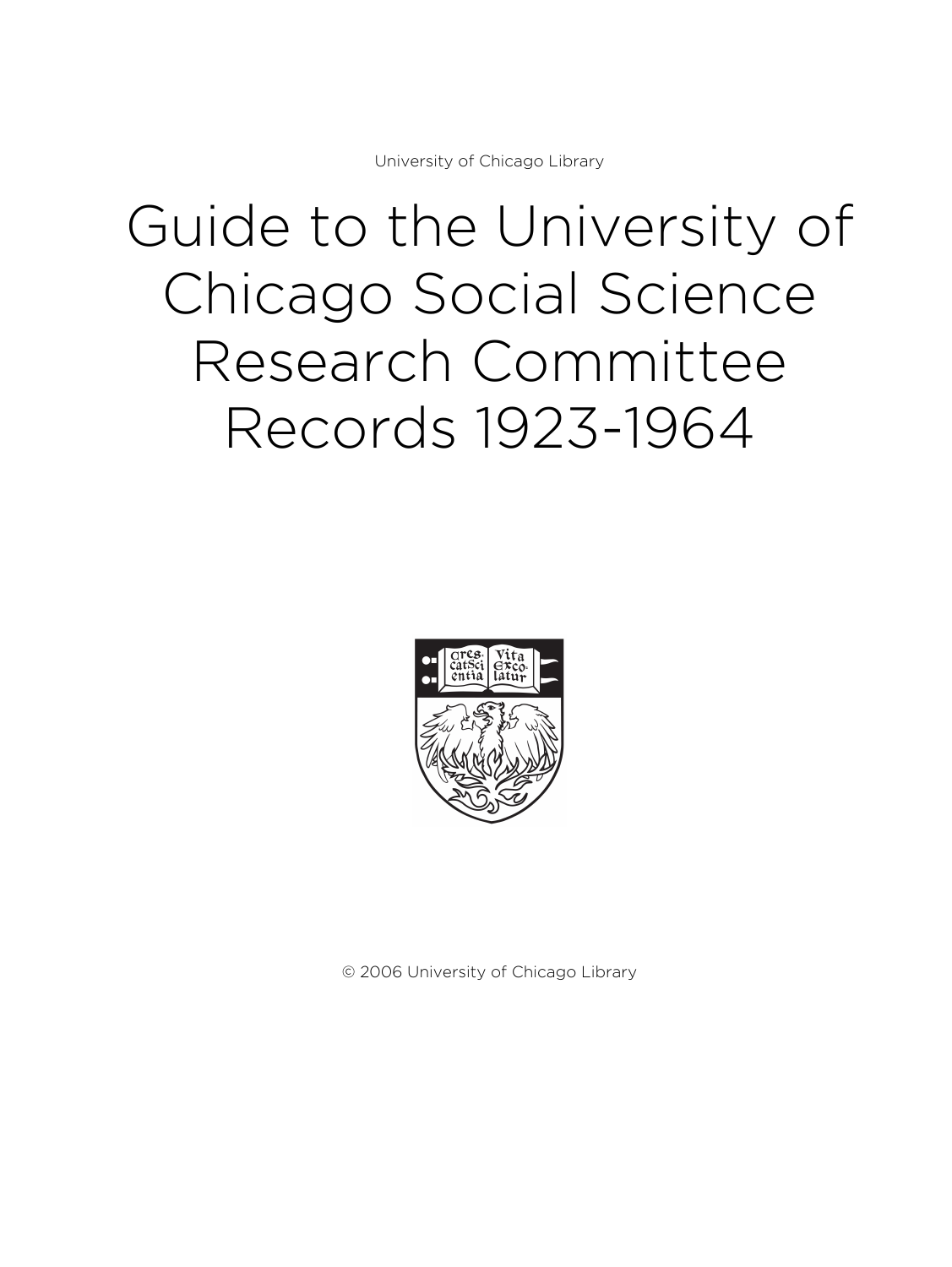# **Table of Contents**

| Descriptive Summary                               | $\mathfrak{Z}$            |
|---------------------------------------------------|---------------------------|
| Information on Use                                | $\mathfrak{Z}$            |
| Access                                            | $\mathfrak{Z}$            |
| Citation                                          | $\overline{\mathfrak{Z}}$ |
| <b>Historical Note</b>                            | $\overline{\mathfrak{Z}}$ |
| Scope Note                                        | $\overline{4}$            |
| <b>Related Resources</b>                          | 5                         |
| Subject Headings                                  | 6                         |
| <b>INVENTORY</b>                                  | 6                         |
| Series I: Minutes                                 | 6                         |
| Series II: Financial                              | 6                         |
| Subseries 1: Budgets                              | 6                         |
| Subseries 2: Financial Statements                 | 7                         |
| Series III: Correspondence                        | 9                         |
| Series IV: Committees                             | 9                         |
| Series V: Annual Reports and Internal Studies     | 10                        |
| Series VI: Projects- General Reports and Requests | 12                        |
| Subseries 1: General Project Reports              | 12                        |
| Subseries 2: General Project Requests             | 13                        |
| Series VII: Projects- Individual Reports          | 14                        |
| Subseries 1: 1928-1929                            | 14                        |
| Subseries 2: 1929-1930                            | 14                        |
| Subseries 3: 1930-1931                            | 14                        |
| Subseries 4: 1931-1932                            | 15                        |
| Subseries 5: 1932-1933                            | 15                        |
| Subseries 6: 1933-1934                            | 15                        |
| Subseries 7: 1934-1935                            | 16                        |
| Subseries 8: 1935-1936                            | 16                        |
| Subseries 9: 1936-1937                            | 17                        |
| Subseries 10: 1937-1938                           | 18                        |
| Subseries 11: 1938-1939                           | 18                        |
| Subseries 12: 1939-1940                           | 19                        |
| Subseries 13: 1940-1941                           | 20                        |
| Subseries 14: 1941-1942                           | 21                        |
| Subseries 15: 1942-1943                           | 21                        |
| Subseries 16: 1943-1944                           | 22                        |
| Subseries 17: 1944-1945                           | 22                        |
| Subseries 18: 1945-1946                           | 23                        |
| Subseries 19: 1946-1947                           | 25                        |
| Subseries 20: 1947-1948                           | 28                        |
| Series VIII: Publications                         | 30                        |
| Series IX: Titles                                 | 31                        |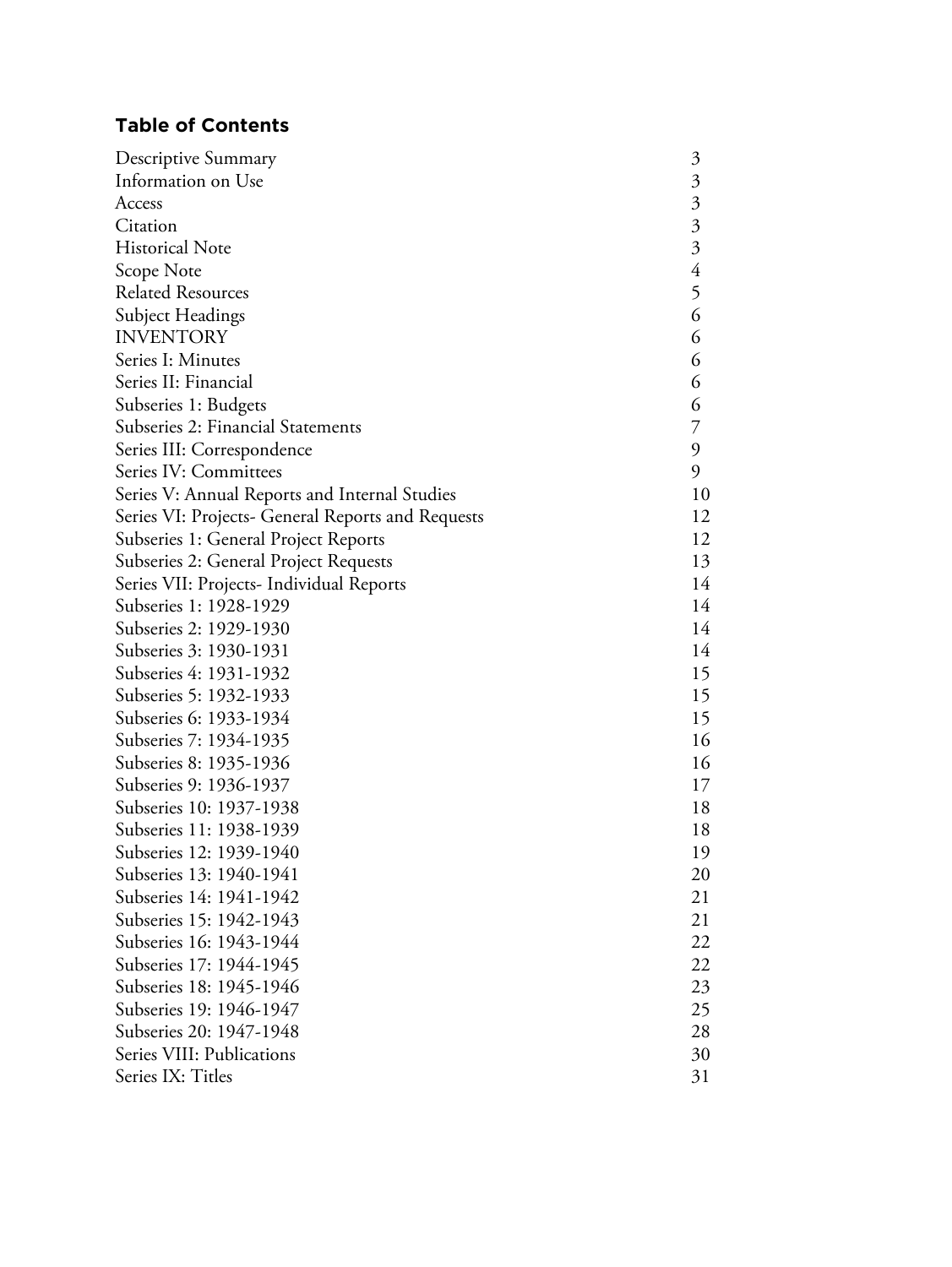## **Descriptive Summary**

| <b>Identifier</b> | <b>ICU.SPCL.SSRC</b>                                                                                                                                                                                                                                                                                                        |
|-------------------|-----------------------------------------------------------------------------------------------------------------------------------------------------------------------------------------------------------------------------------------------------------------------------------------------------------------------------|
| <b>Title</b>      | University of Chicago. Social Science Research Committee. Records                                                                                                                                                                                                                                                           |
| Date              | 1923-1964                                                                                                                                                                                                                                                                                                                   |
| <b>Size</b>       | 11.5 linear feet (23 boxes)                                                                                                                                                                                                                                                                                                 |
| <b>Repository</b> | Special Collections Research Center<br>University of Chicago Library<br>1100 East 57th Street<br>Chicago, Illinois 60637 U.S.A.                                                                                                                                                                                             |
| <b>Abstract</b>   | The records of the University of Chicago Social Science Research Committee<br>contain minutes, budgets, financial statements, correspondence, and<br>reports related to the administration of research projects supported by the<br>Committee and its predecessor, the Local Community Research Committee<br>$(1923-1930).$ |

# **Information on Use**

## **Access**

No restrictions.

# **Citation**

When quoting material from this collection, the preferred citation is: University of Chicago. Social Science Research Committee. Records, [Box #, Folder #], Special Collections Research Center, University of Chicago Library

# **Historical Note**

The Local Community Research Committee was established in 1923 with an initial grant of \$21,000 from the Laura Spelman Rockefeller Memorial. This grant was supported by subsequent annual direct and matching grants amounting to nearly half a million dollars by 1931. The first members of the Committee were chairmen of five University departments concerned with social science research: Albion W. Small (Sociology and Anthropology); Charles E. Merriam (Political Science); Leon C. Marshall (Political Economy); James H. Tufts (Philosophy); and Andrew C. McLaughlin (History). Harry A. Millis (Political Economy) served as secretary of the Committee from 1924 to 1926, after which Leonard D. White (Political Science) was appointed to the part-time position of Executive Secretary. Significant projects completed or initiated with the support of the LCRC from 1923 to 1930 included Charles Merriam and Harold Gosnell on voting patterns; Ernest W. Burgess on delinquency; Quincy Wright on the causes of war; Simeon Leland on public finance; Vivien Palmer on neighborhoods; and Bessie Louise Pierce on the history of Chicago. The work of the LCRC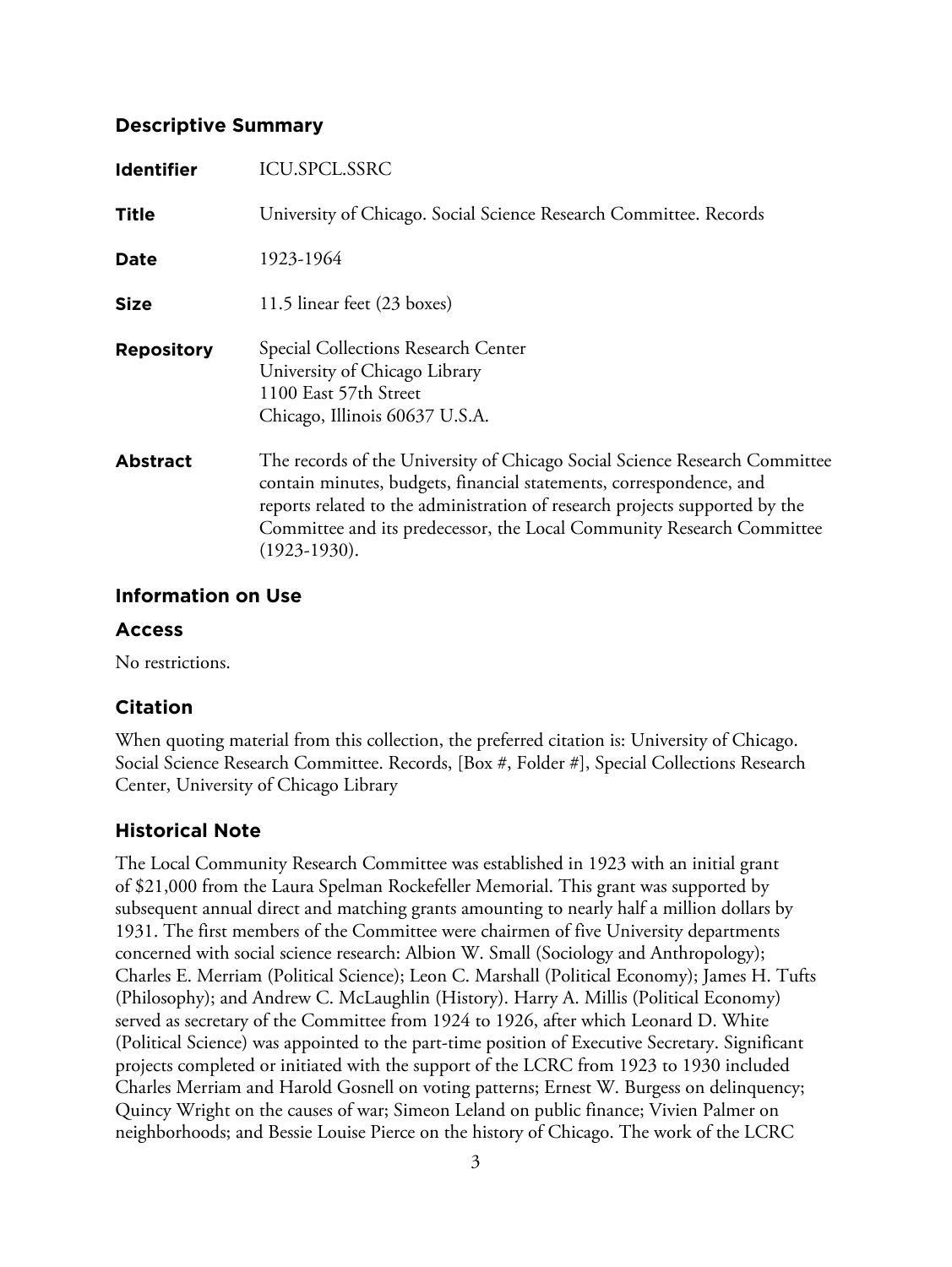culminated in the dedication of the Social Science Research Building in December, 1929, and the publication of a collaborative report, Chicago: An Experiment in Social Science Research (Chicago: University of Chicago Press, 1929).

In 1930, the LCRC was renamed the Social Science Research Committee and Donald Slesinger was brought from Yale University's Institute of Human Relations to become the full-time Executive Secretary, replacing Leonard White, who had resigned to resume his teaching career. Following suggestions made by White before his departure, a Social Science Research Council representing all appropriate University departments and professional schools was created to provide general direction and advice, while supervision of the research program was lodged in a small executive Committee consisting of Slesinger and four faculty members: Edith Abbott, Charles Merriam, Harry A. Millis, and Edward Sapir. Additional committees and subcommittees were established as needed to monitor the progress and insure the completion of individual projects.

Primary financial support for the Social Science Research Committee came from the Rockefeller Foundation, which had absorbed the Laura Spelman Rockefeller Memorial in 1929, from the Division of the Social Sciences, and from the University's general research funds; as had been the case with the LCRC, additional funds were received from local organizations, foundations, and occasional private gifts. Scholars whose work was supported by the Committee after 1930 included Ernest W. Burgess, L. L. Thurstone, Fay-Cooper Cole, William F. Ogburn, Charles E. Merriam, Frank H. Knight, Louis Wirth, Robert J. Havighurst, Hans J. Morgenthau, and John U. Nef, among others. The tenth anniversary of the Social Science Research Building provided an opportunity to survey the accomplishments of the University's social science research effort through a series of commemorative round-table discussions, the proceedings of which were published in Eleven Twenty-six: A Decade of Social Science Research (Chicago: University of Chicago Press, 1940). The Social Science Research Committee was superceded in 1970 by the Social Sciences Divisional Research fund.

#### **Scope Note**

The Social Science Research Committee maintained its files in eight general categories. The names of these categories, as well as the titles of individual folders, have been retained in the archival organization of the records.

Series I: Minutes, records the activities of both the Local Community Research Committee and the Social Science Research Committee from 1923 to 1957.

Series II: Financial consists of budgets and financial statements arranged chronologically by year, followed by folders containing material on matched funds (5:1) and the Committee's payroll  $(5:2)$ .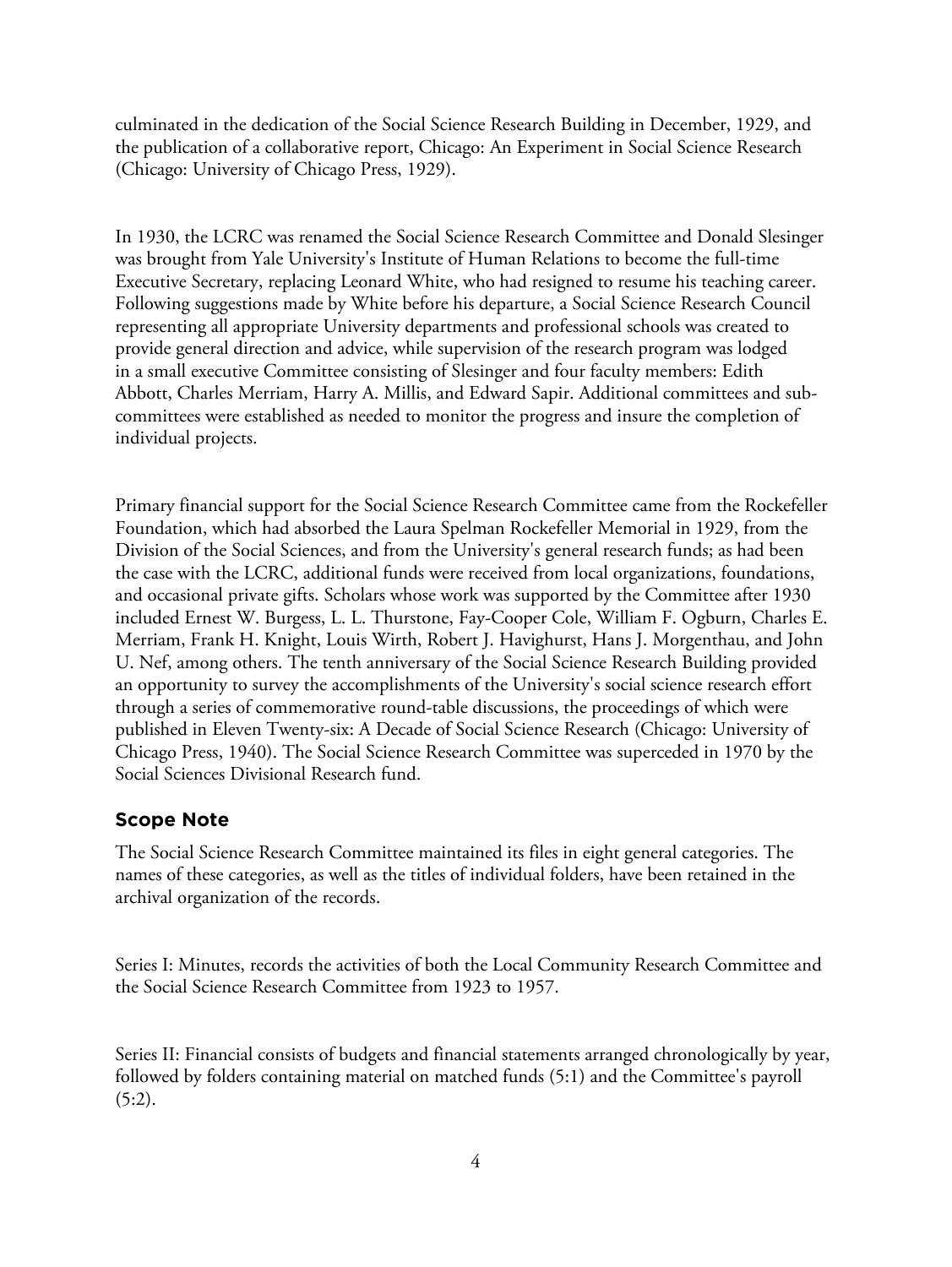Series III: Correspondence is miscellaneous in character and includes notes to Committee members and project directors, memoranda, announcements, and reports.

Series IV: Committees. The committees in this series represent only a fraction of those established by the SSRC to monitor progress on individual research projects. In addition to Government Finance, the History of Chicago, and Local Community Research, other such committees included those on Meat Packing, the Causes of War, Citizens' Police, Organized Crime, Personality Studies, Standards of Measurement and Municipality Reporting, Negroes, the Census, and the Lie Detector.

Series V: Annual Reports and Internal Studies. The LCRC and SSRC compiled annual reports to the President of the University (8:1-3) and to the Laura Spelman Rockefeller Memorial and Rockefeller Foundation (8:10-9:7). In addition, periodic comprehensive reviews of Committee policy and activities (8:4, 7-9) provided a basis for the reassessment of research objectives. The memoranda prepared by Leonard D. White (9:9) guided the reorganization of the Local Community Research Committee in 1930.

Series VI: Projects, General Reports and Requests, consists of general yearly summaries of research projects undertaken and requests for funding of existing or future projects.

Series VII: Project, Individual Reports, consists of files on individual research projects arranged chronologically and by the name of the research director. These files contain reports on yearly expenses, and may also include accounts of research progress and copies of proposals for additional work.

Series VIII: Publications. Records in this series concern books derived from research sponsored by the LCRC and SSRC and subsequently published with Committee subventions.

#### **Related Resources**

The following related resources are located in the Department of Special Collections:

http://www.lib.uchicago.edu/e/spcl/select.html

Additional information on the Local Community Research Committee and the Social Science Research Committee may be found in the Presidents' Papers; the papers of Ernest W. Burgess, Philip M. Hauser, Charles E. Merriam, William F. Ogburn, Bessie Louise Pierce, and Leuis Wirth; the minutes of the Division of the Social Sciences; the records of the Social Science Research Building Tenth Anniversary; and the General Archival Files.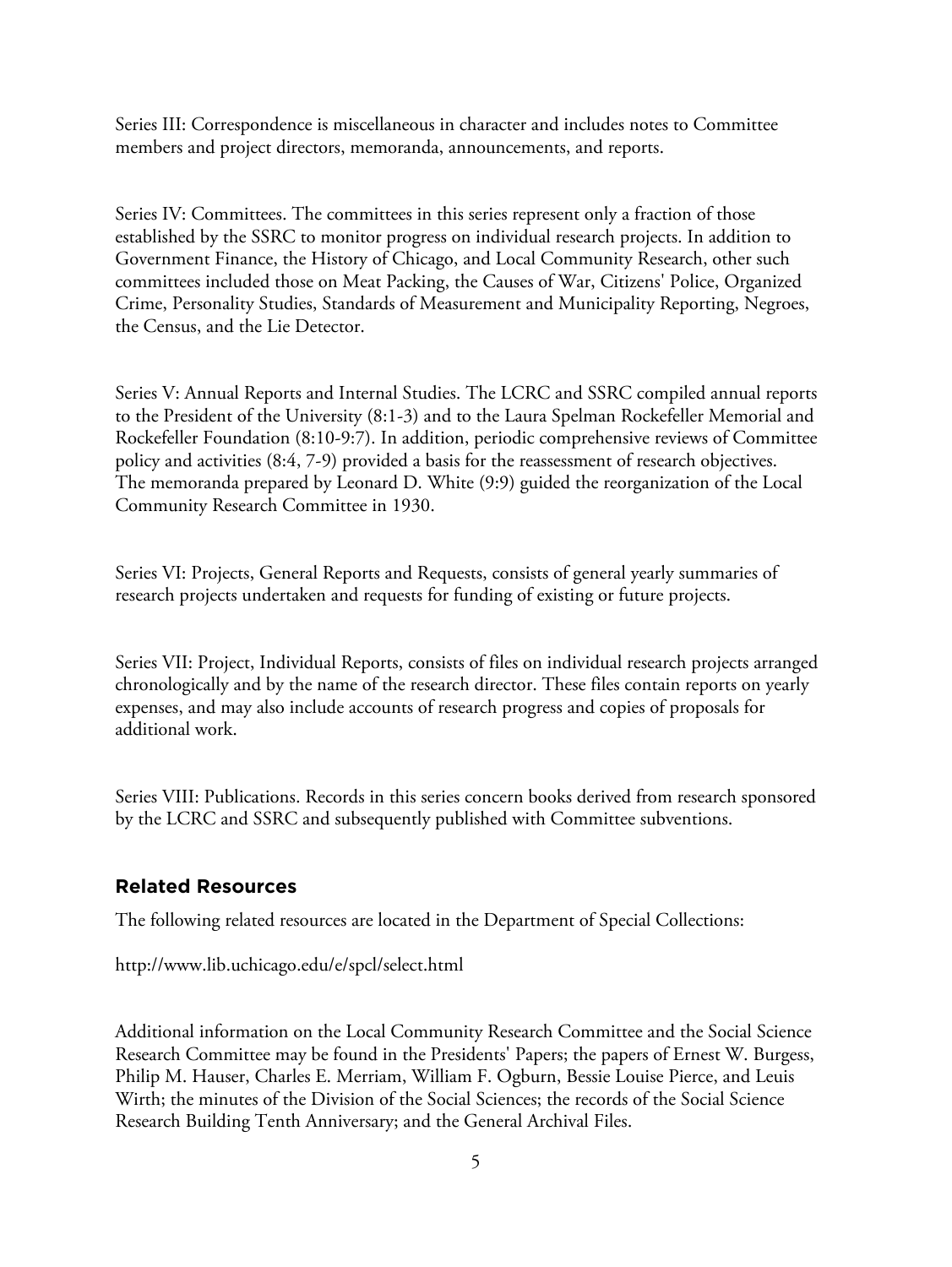# **Subject Headings**

- University of Chicago. Social Science Research Committee
- Social sciences

# **INVENTORY**

# **Series I: Minutes**

**Box 1 Folder 1** 1923-1928 **Box 1 Folder 2** 1925-1926 **Box 1 Folder 3** 1926-1927; 1927-1928 **Box 1 Folder 4** 1928-1929 **Box 1 Folder 5** 1929-1930 **Box 1 Folder 6** 1930-1931 **Box 1 Folder 7** 1931-1932 **Box 1 Folder 8** 1932-1933 **Box 2 Folder 1** 1933-1934 **Box 2 Folder 2** 1934-1935 **Box 2 Folder 3** 1935-1950 **Box 2 Folder 4** 1951-1957

# **Series II: Financial**

**Subseries 1: Budgets**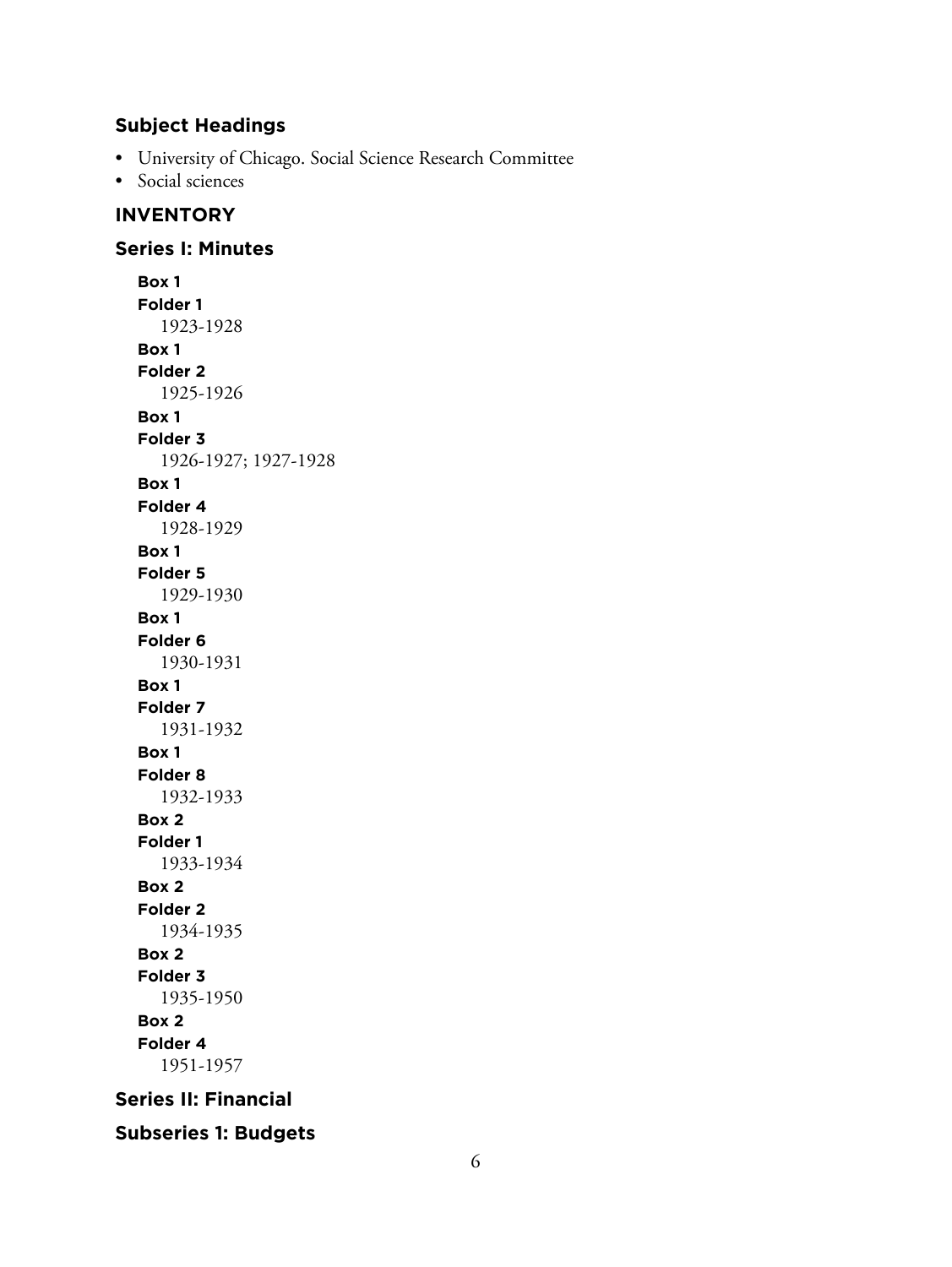**Box 3 Folder 1** 1931-1932 **Box 3 Folder 2** 1932-1933 **Box 3 Folder 3** 1933-1934 **Box 3 Folder 4** 1934-1935 **Box 3 Folder 5** 1935-1936 **Box 3 Folder 6** 1936-1937 **Box 3 Folder 7** 1937-1938 **Box 3 Folder 8** 1938-1939 **Box 3 Folder 9** 1939-1940 **Box 3 Folder 10** 1940-1941 **Box 3 Folder 11** 19411942 **Box 3 Folder 12** 1942-1943 **Box 3 Folder 13** 1943-1944 **Box 3 Folder 14** 1944-1945

# **Subseries 2: Financial Statements**

**Box 3 Folder 15**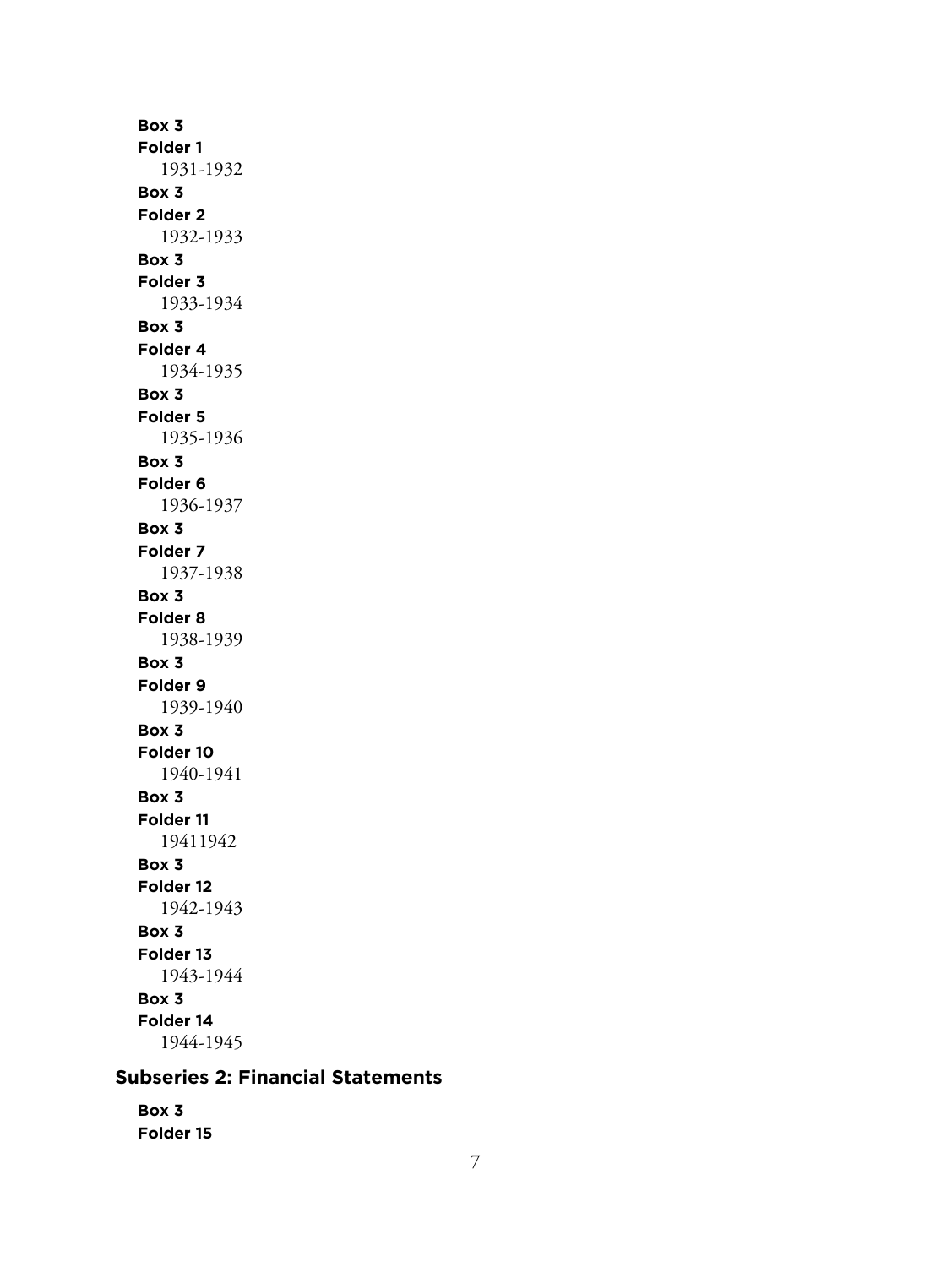1923-1924; 1925-1926 **Box 3 Folder 16** 1926-1927; 1927-1928 **Box 4 Folder 1** 1928-1929; 1929-1930 **Box 4 Folder 2** 1930-1932 **Box 4 Folder 3** 1932-1933 **Box 4 Folder 4** 1932-1934 **Box 4 Folder 5** 1934-1935 **Box 4 Folder 6** 1935-1936 **Box 4 Folder 7** 1936-1937 **Box 4 Folder 8** 1937-1938 **Box 4 Folder 9** 1938-1939 **Box 4 Folder 10** 1939-1940 **Box 4 Folder 11** 1940-1941 **Box 4 Folder 12** 1941-1942 **Box 4 Folder 13** 1942-1943 **Box 4 Folder 14** 1943-1944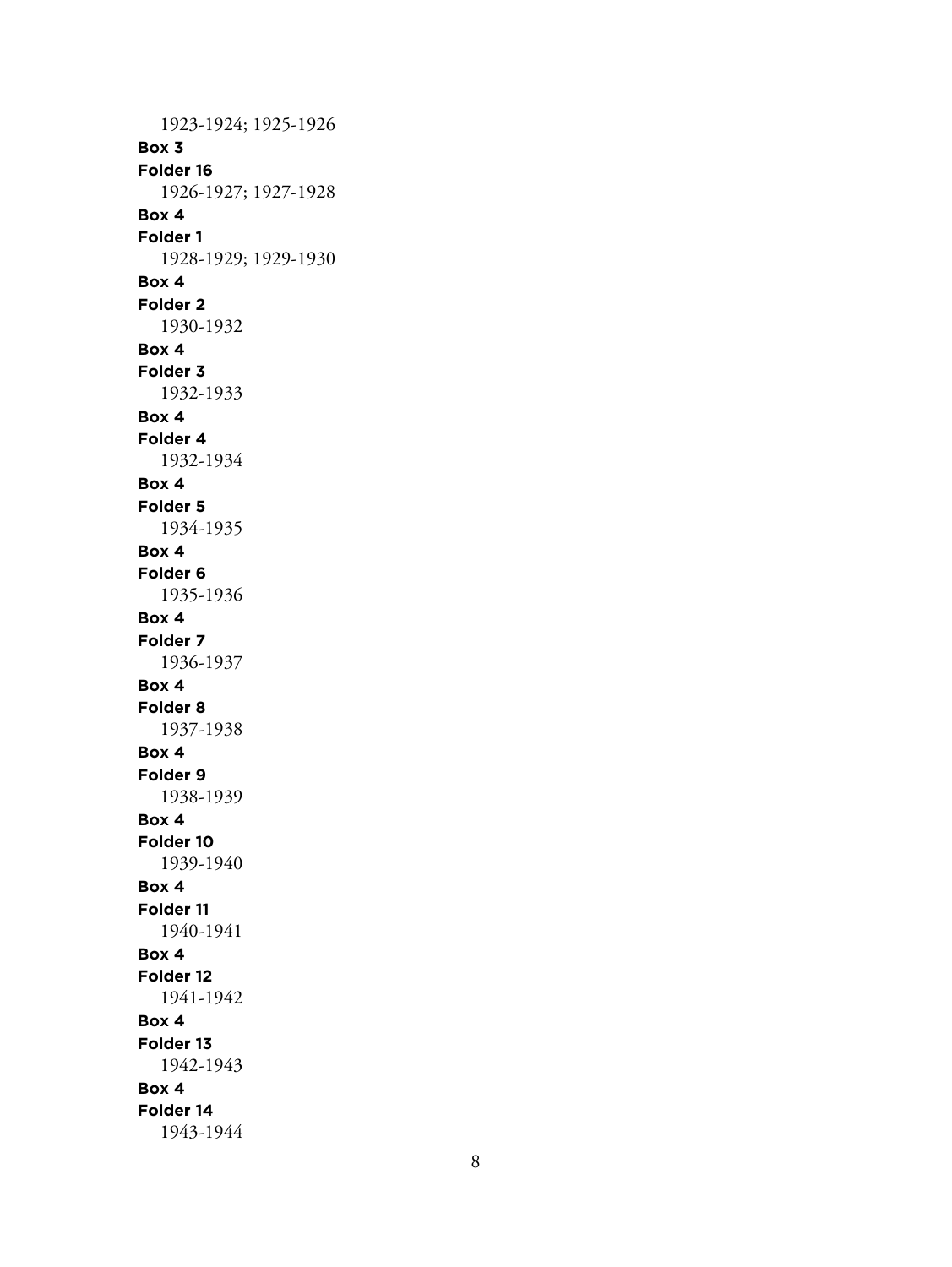**Box 4 Folder 15** 1944-1945 **Box 4 Folder 16** 1945-1946 **Box 4 Folder 17** 1946-1947 **Box 5 Folder 1-3** Matching Funds, 1924-1940 **Box 5 Folder 4-5** Payroll, 1939-1941

## **Series III: Correspondence**

**Box 5 Folder 6** 1928-1934 **Box 5 Folder 7** 1935-1937 **Box 5 Folder 8** 1938-1940 **Box 5 Folder 9** 1941-1946 **Box 6 Folder 1** 1947-1949 **Box 6 Folder 2** 1950-1954 **Box 6 Folder 3** 1955-1957 **Box 6 Folder 4** 1958-1964

# **Series IV: Committees**

#### **Box 6**

#### **Folder 5**

Government Finance, Committee on, annual reports, 1931-1934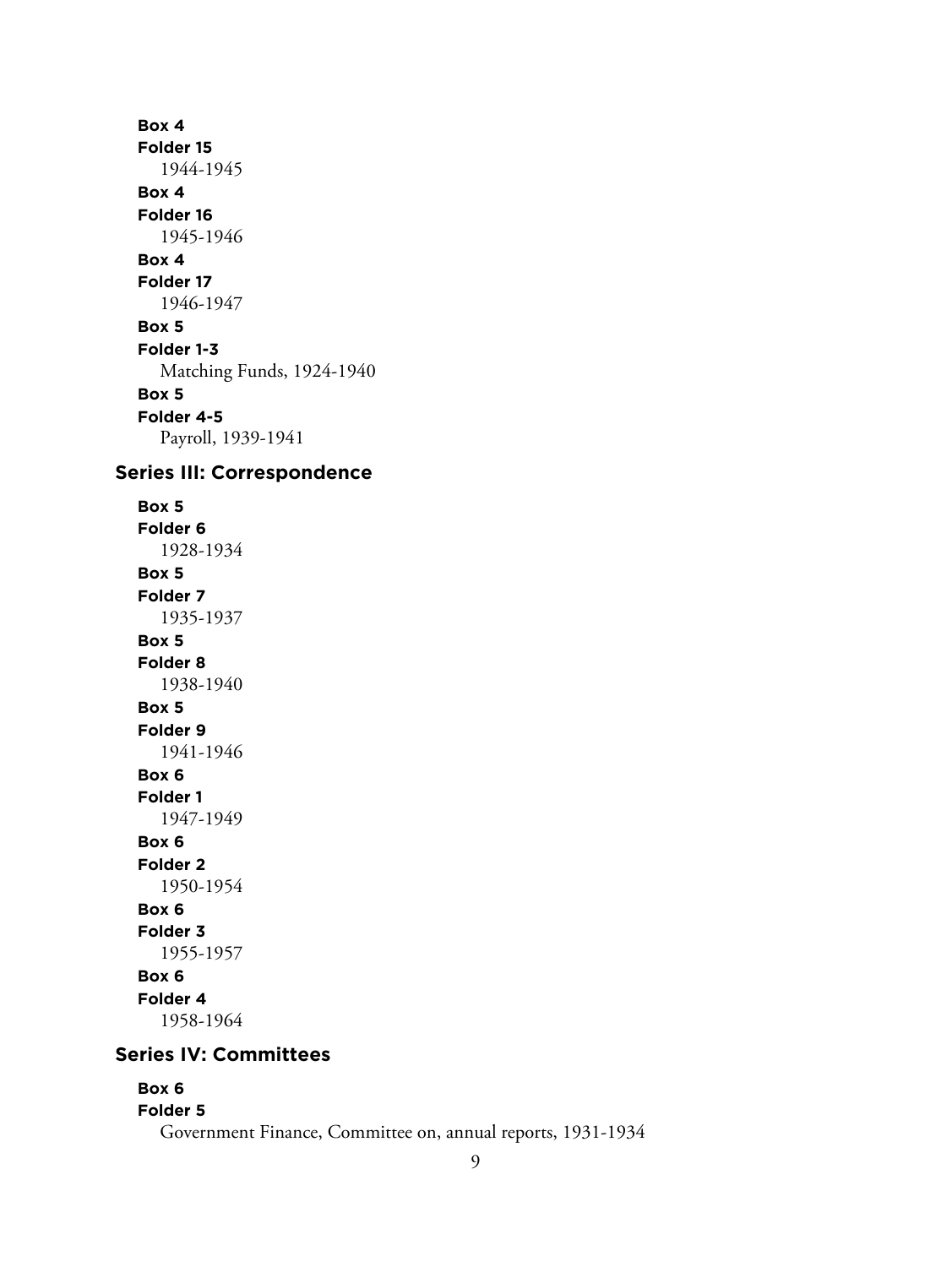**Box 7**

**Folder 1**

Government Finance, Committee on, articles and speeches, 1930-1932

## **Box 7**

### **Folder 2**

Government Finance, Committee on, budget, 1926-1939

## **Box 7**

## **Folder 3**

Government Finance, Committee on, Cermak Committee (Committee of 33), 1931

## **Box 7**

#### **Folder 4**

Government Finance, Committee on, Cost of Government in Illinois project, 1928

#### **Box 7**

#### **Folder 5**

Government Finance, Committee on, Institute, 1930

#### **Box 7**

#### **Folder 6**

Government Finance, Committee on, progress reports, 1928-1932

#### **Box 7**

## **Folder 7**

History of Chicago, Committee on, architecture, 1931-1932

#### **Box 7**

# **Folder 8**

History of Chicago, Committee on, bibliography, 1928

#### **Box 7**

#### **Folder 9**

History of Chicago, Committee on, correspondence, 1930-1936

#### **Box 7**

#### **Folder 10**

History of Chicago, Committee on, financial, 1936-1941

#### **Box 7**

## **Folder 11**

History of Chicago, Committee on, minutes, 1931-1933

### **Box 7**

#### **Folder 12**

History of Chicago, Committee on, progress reports, 1929-1941

#### **Box 7**

#### **Folder 13**

Local Community Research, Sub-Committee on, 1934

## **Series V: Annual Reports and Internal Studies**

## **Box 8 Folder 1** Annual Report to the President, 1923-1924 **Box 8 Folder 2**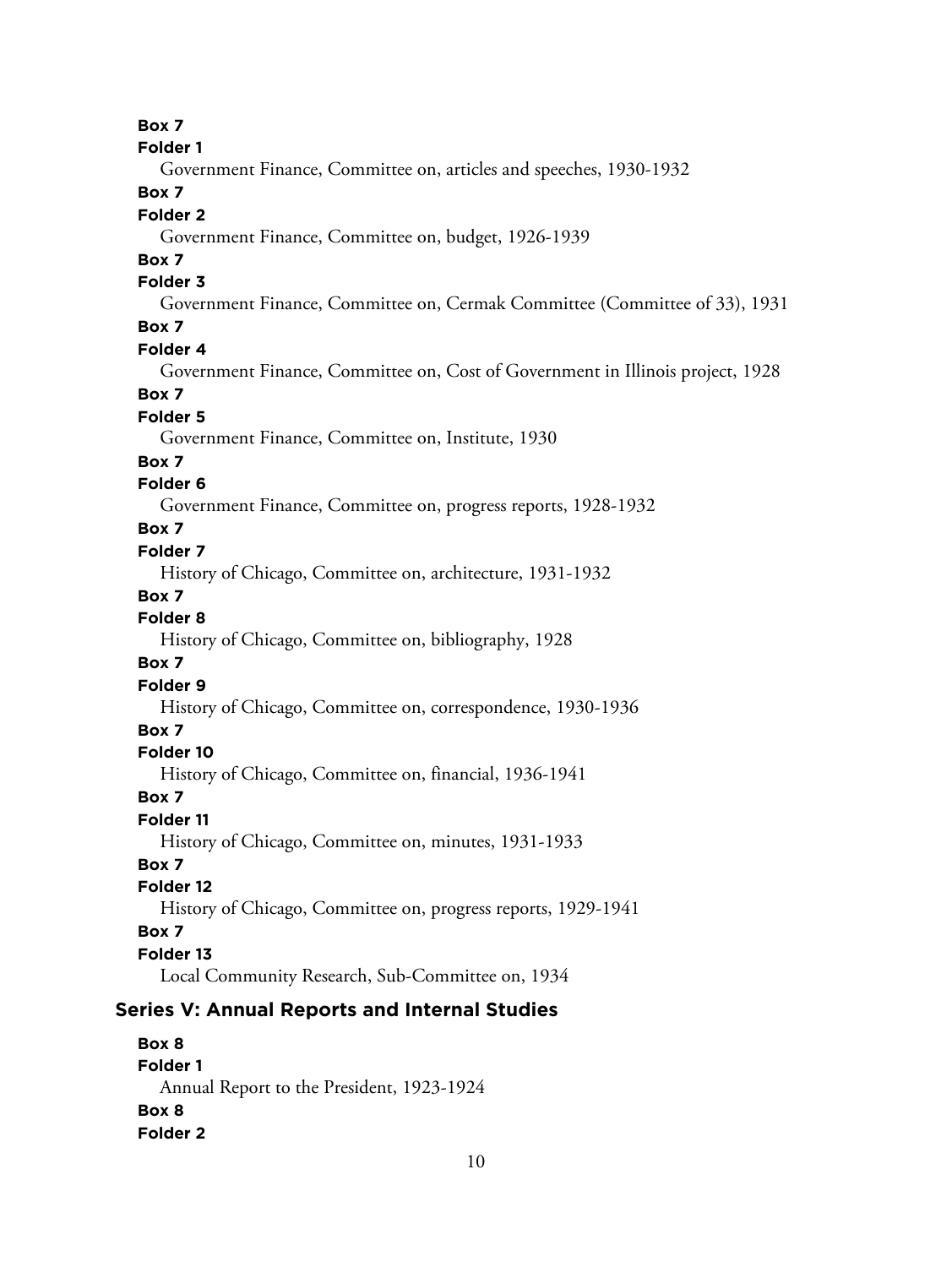Annual Report to the President, 1927 **Box 8 Folder 3** Annual Report to the President, 1935 **Box 8 Folder 4** Five Year Report, 1927-1932 **Box 8 Folder 5** Manual of Administrative Practice, [1928] **Box 8 Folder 6** Merriam, Charles E., Informal Memorandum on Social Research, 1938 **Box 8 Folder 7** Research Activities, Review and Study, 1938 **Box 8 Folder 8** Research Activities, Review and Study, 1945 **Box 8 Folder 9** Research, Expenditure, and Results, 1923-1927 **Box 8 Folder 10** Rockefeller Foundation, correspondence, 1940-1941 **Box 9 Folder 1** Rockefeller Foundation, reports to, 1924-1925 **Box 9 Folder 2** Rockefeller Foundation, reports to, 1924-1934 **Box 9 Folder 3** Rockefeller Foundation, reports to, 1926-1927, 1928-1929 **Box 9 Folder 4** Rockefeller Foundation, reports to, 1929-1930 **Box 9 Folder 5** Rockefeller Foundation, reports to, 1941-1945 **Box 9 Folder 6** Rockefeller Foundation, requests for support from 1940-1941 **Box 9 Folder 7** Rockefeller Foundation, requests for support from, 1941-1945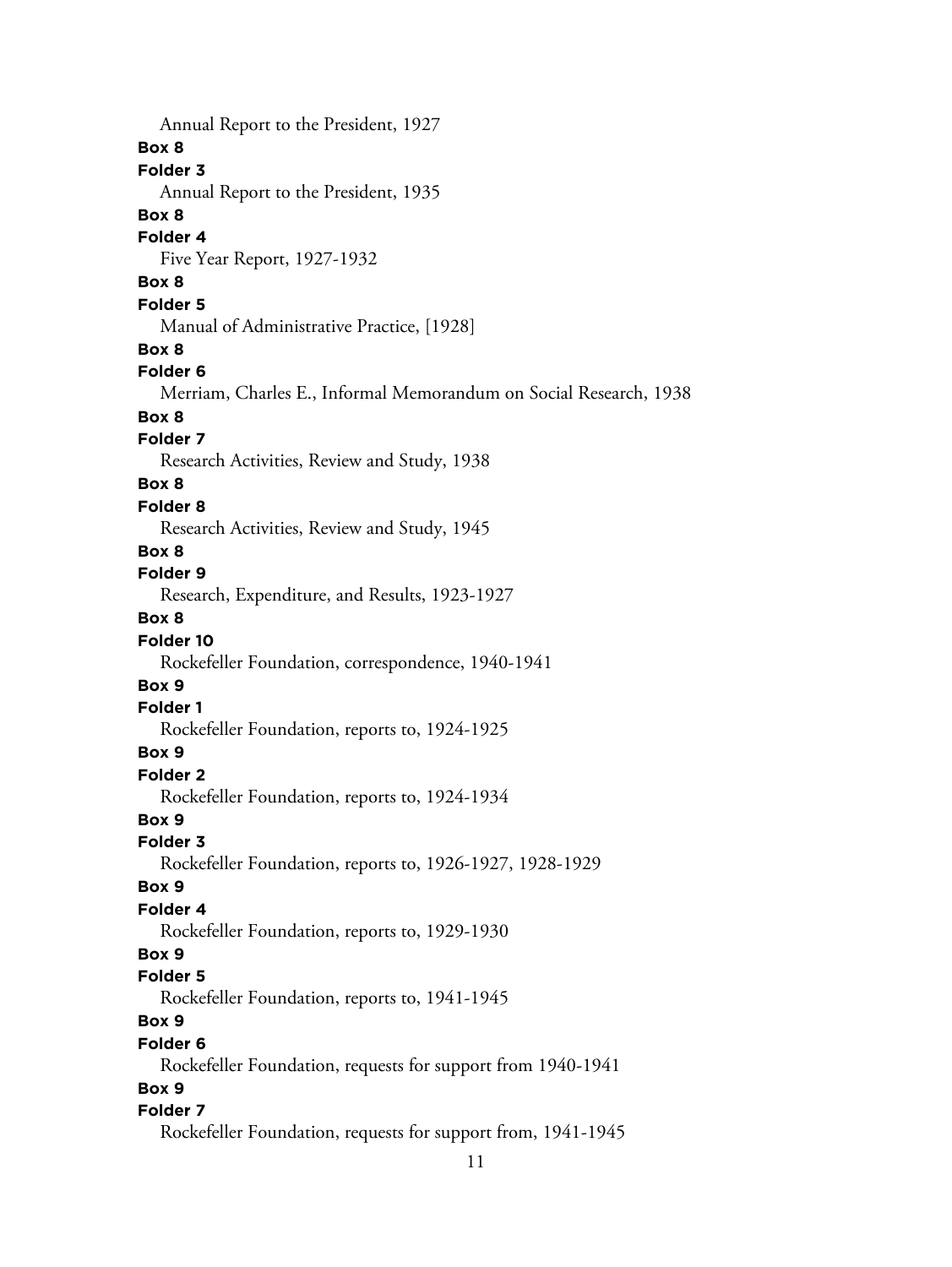#### **Box 9**

**Folder 8**

Social Science Research Council (New York), reports to, 1937-1938

#### **Box 9**

#### **Folder 9**

White, Leonard D., memoranda on reorganization of the Local Community Research Committee, 1929, 1930

# **Series VI: Projects- General Reports and Requests**

#### **Subseries 1: General Project Reports**

**Box 10 Folder 1** 1924-1931 **Box 10 Folder 2** 1924-1942 **Box 10 Folder 3** 1931-1932 **Box 10 Folder 4** 1932-1933 **Box 10 Folder 5** 1933-1934 **Box 10 Folder 6** 1934-1935 **Box 10 Folder 7** 1935-1936 **Box 10 Folder 8** 1936-1937 **Box 10 Folder 9** 1937-1938 **Box 11 Folder 1** 1938-1939 **Box 11 Folder 2** 1939-1940 **Box 11 Folder 3**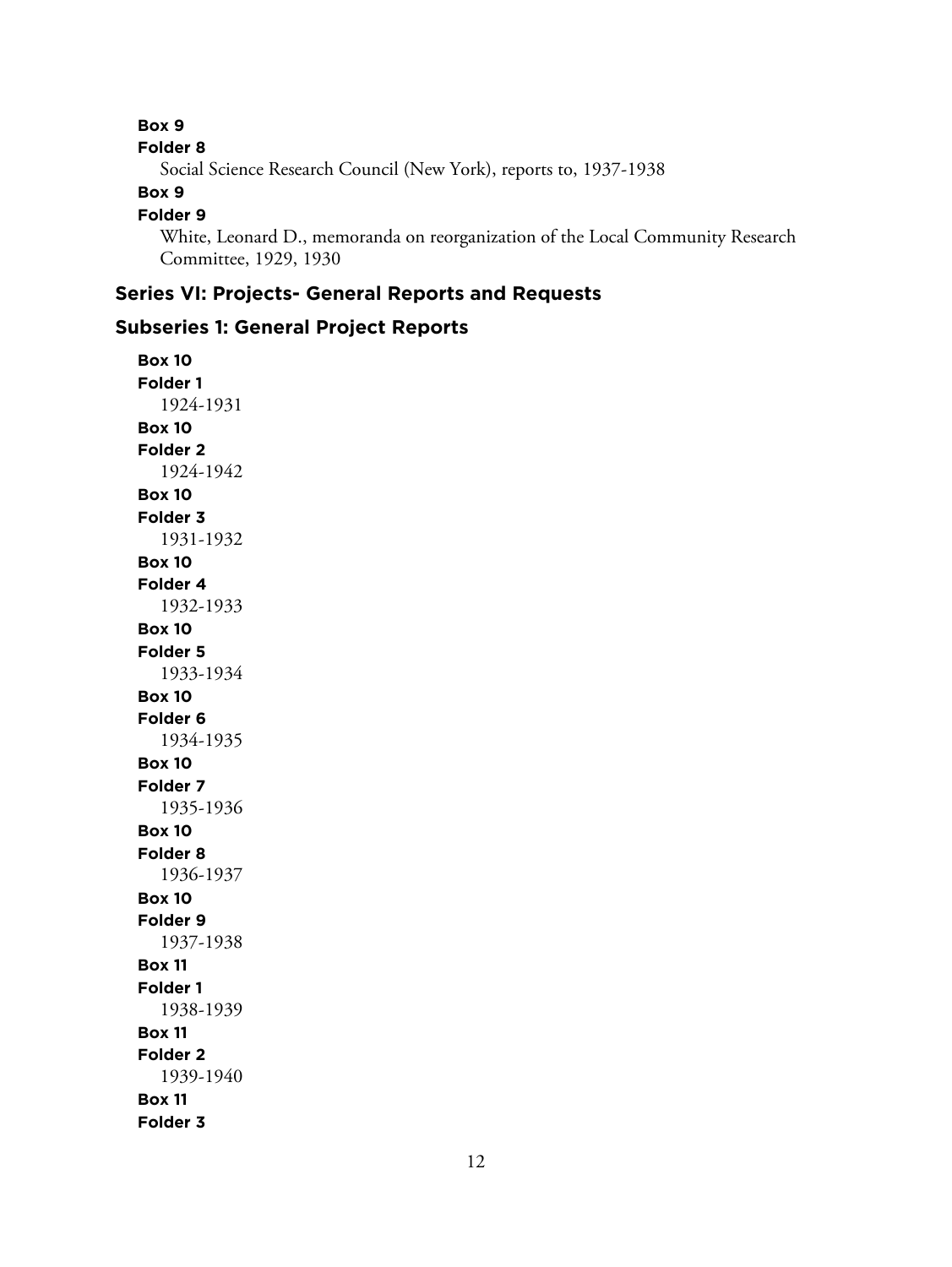1940-1941 **Box 11 Folder 4** 1940-1942 **Box 11 Folder 5** 1942-1943 **Box 12 Folder 1** 1943-1944 **Box 12 Folder 2** 1947

# **Subseries 2: General Project Requests**

**Box 12 Folder 3** 1934-1935 **Box 12 Folder 4** 1935-1936 **Box 12 Folder 5** 1936-1937 **Box 12 Folder 6** 1937-1938 **Box 12 Folder 7** 1938-1939 **Box 12 Folder 8** 1939-1940 **Box 13 Folder 1** 1940-1941 **Box 13 Folder 2** 1941-1942 **Box 13 Folder 3** 1942-1943 **Box 13 Folder 4** 1943-1944 **Box 13**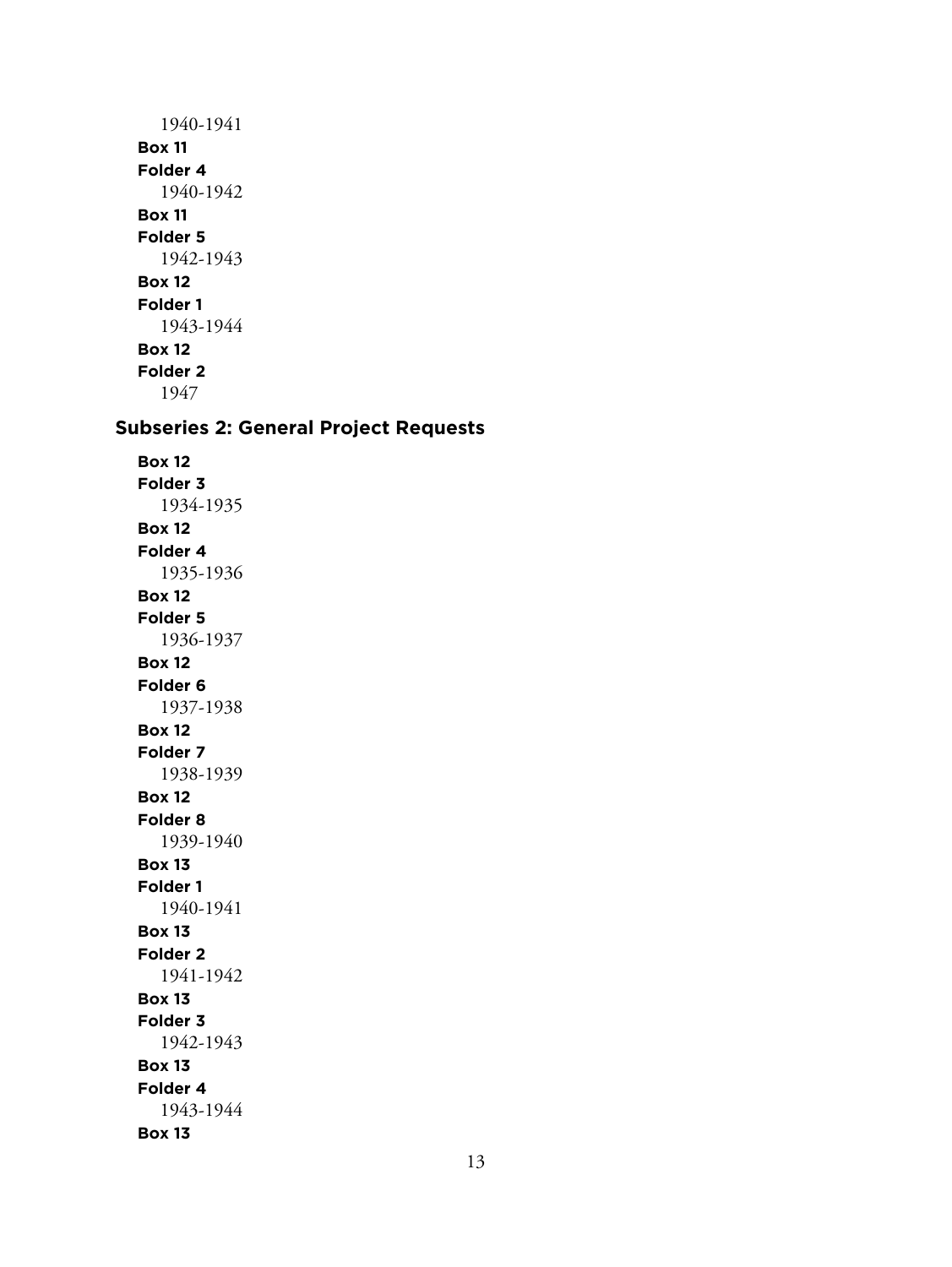## **Folder 5** 1944-1945 **Box 13 Folder 6** 1945-1946 **Box 14 Folder 1** 1946-1947 **Box 14 Folder 2** 1947-1948 **Box 14 Folder 3** 1958-1960

# **Series VII: Projects- Individual Reports**

#### **Subseries 1: 1928-1929**

**Box 14 Folder 4** Mints, Lloyd W. **Box 14 Folder 5** Wooddy, Carroll H.

## **Subseries 2: 1929-1930**

**Box 14 Folder 6** Bruce, Andrew A. **Box 14 Folder 7** Burgess, Ernest W. **Box 14 Folder 8** Cole, Fay-Cooper **Box 14 Folder 9** Thurstone, Louis L.

#### **Subseries 3: 1930-1931**

**Box 14 Folder 10** Burgess, Ernest W. **Box 14 Folder 11** Burgess, Ernest W., and Vivien Palmer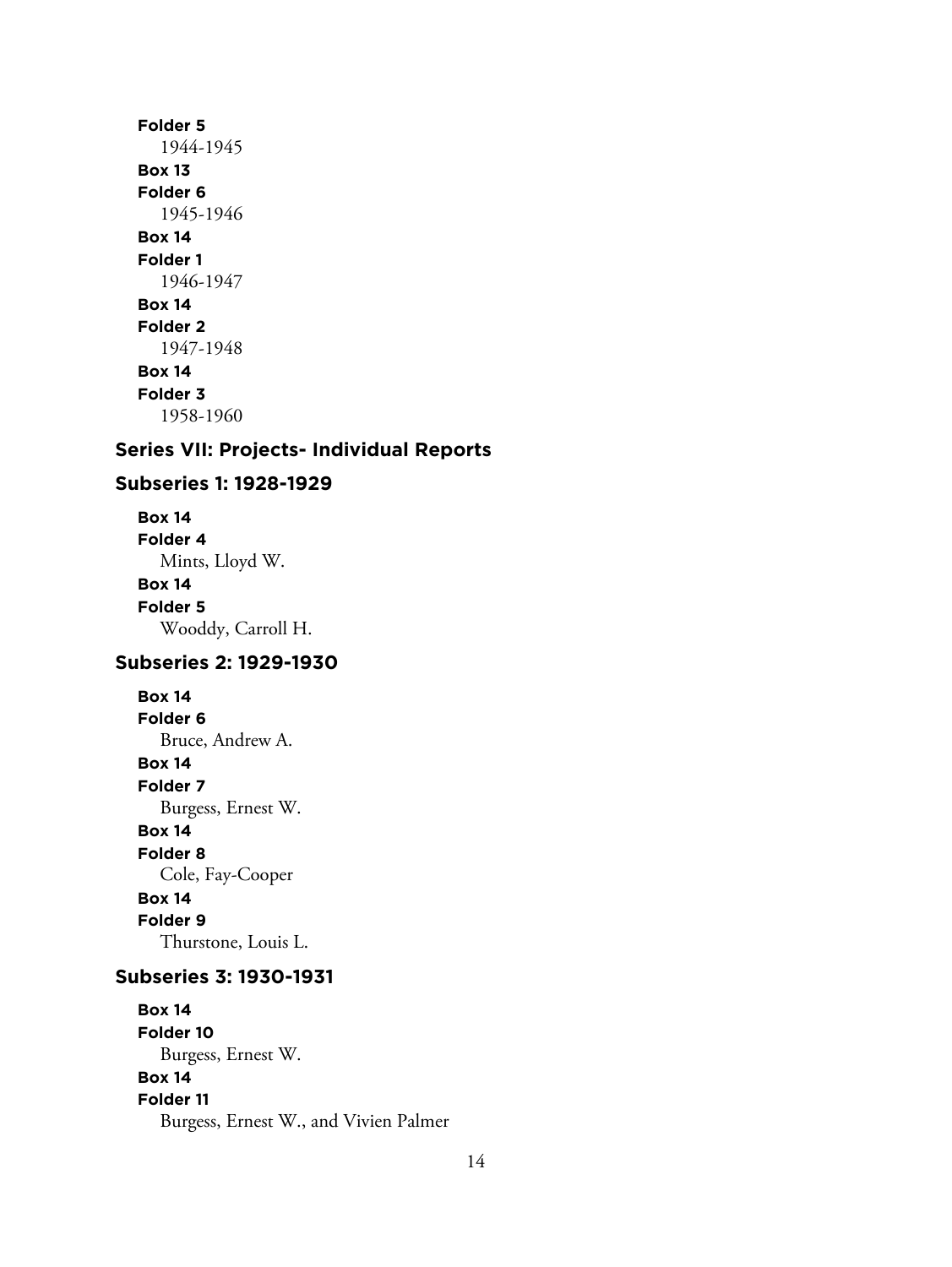**Box 14 Folder 12** Ridley, Clarence E.

## **Subseries 4: 1931-1932**

**Box 14 Folder 13** Abbott, Edith **Box 14 Folder 14** Sutherland, Edwin H. **Box 14 Folder 15** Wright, Chester W.

#### **Subseries 5: 1932-1933**

**Box 14**

**Folder 16** Blumer, Herbert **Box 14 Folder 17** Davis, Michael **Box 14 Folder 18** Millis, Harry A., and Paul Kellogg **Box 14 Folder 19** Schuman, Frederick L.

## **Subseries 6: 1933-1934**

**Box 14 Folder 20** Duddy, Edward A. **Box 14 Folder 21** Freeman, Frank N. **Box 14 Folder 22** Haile, Berard **Box 14 Folder 23** Kyrk, Hazel **Box 15 Folder 1** Millis, Harry A. **Box 15**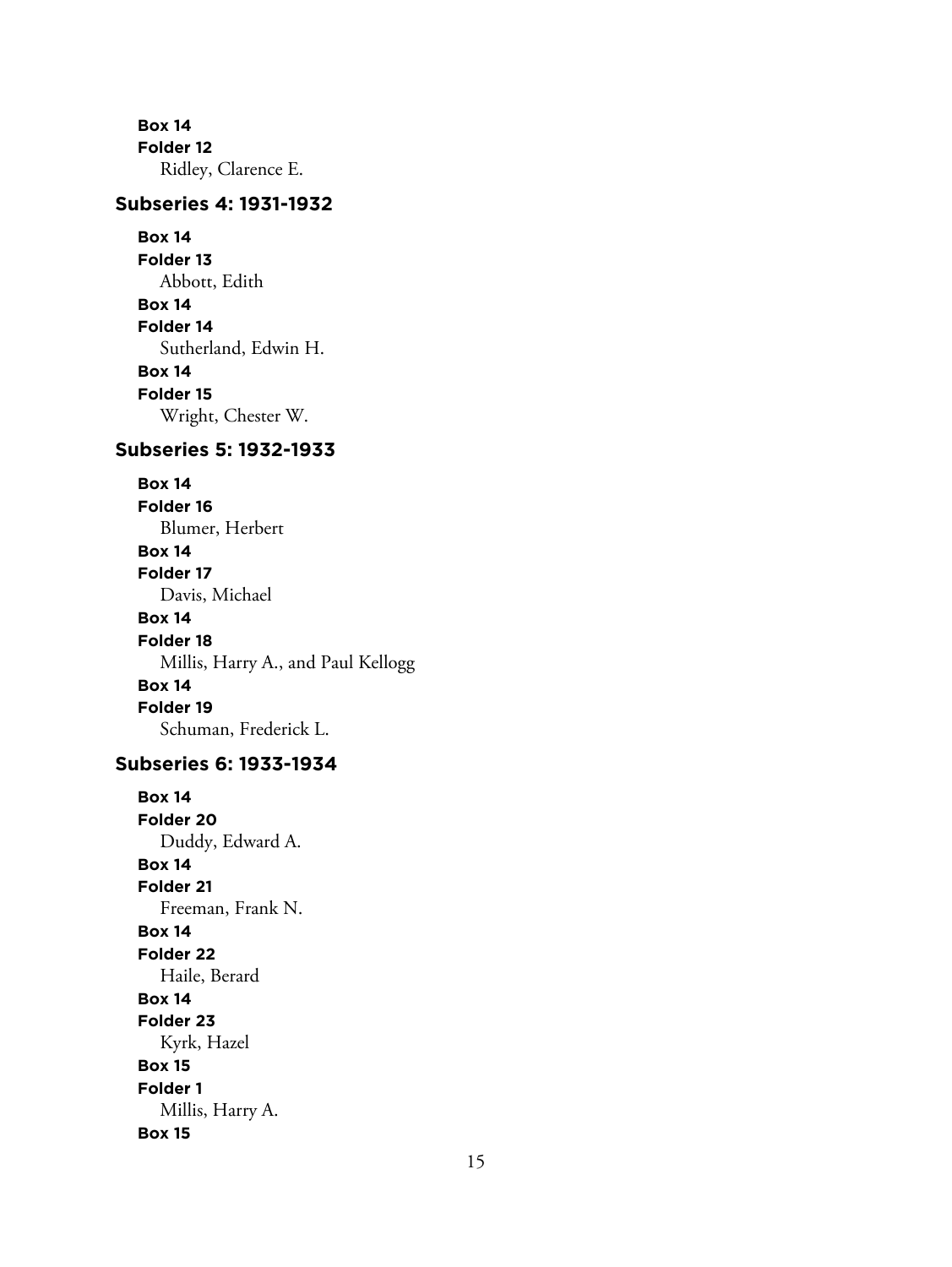**Folder 2** Mints, Lloyd W. **Box 15 Folder 3** Sutherland, Edwin H. **Box 15 Folder 4** Wirth, Louis **Subseries 7: 1934-1935 Box 15 Folder 5** Burgess, Ernest W. **Box 15 Folder 6** Buswell, Guy T. **Box 15 Folder 7** Cottrell, Leonard S. **Box 15 Folder 8** Eggan, Frederick **Box 15 Folder 9** McLaughlin, Andrew C. **Box 15 Folder 10** Newcomb, Charles S. **Box 15 Folder 11** Schuman, Frederick L. **Box 15 Folder 12** Slesinger, Donald **Box 15 Folder 13** Sutherland, Edwin H. **Box 15 Folder 14** Wirth, Louis **Subseries 8: 1935-1936**

**Box 15 Folder 15** Breckenridge, Sophonisba P. **Box 15**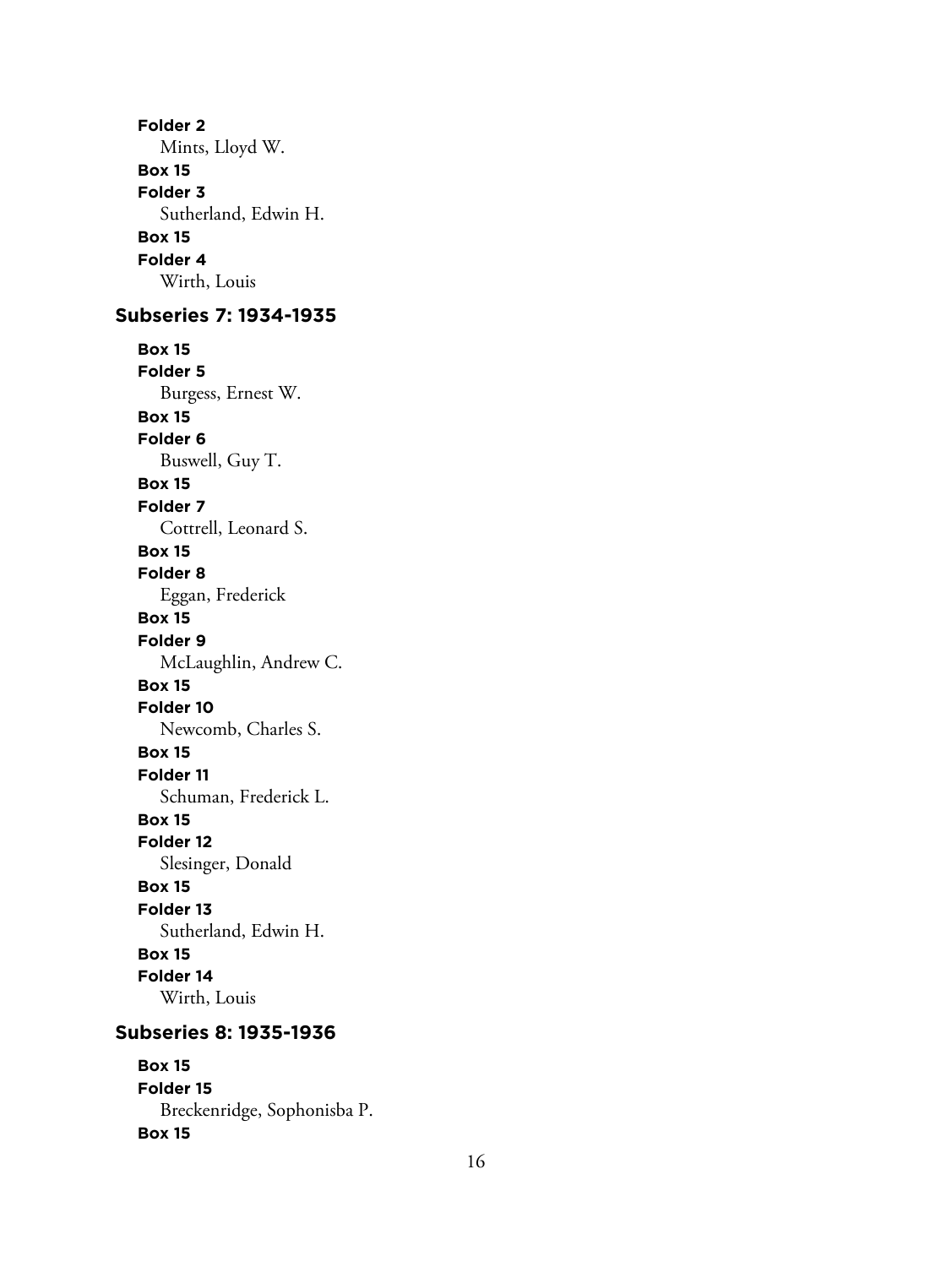**Folder 16** Burgess, Ernest W. **Box 15 Folder 17** Cole, Fay-Cooper **Box 15 Folder 18** Douglas, Paul H. **Box 15 Folder 19** Embree, John **Box 15 Folder 20** Heer, Clarence **Box 15 Folder 21** Kyrk, Hazel **Box 15 Folder 22** Lang, Richard O, **Box 15 Folder 23** Lasswell, Harold D. **Box 15 Folder 24** Ogburn, William F. **Box 15 Folder 25** Radcliffe-Brown, A. R. **Box 15 Folder 26** Viner, Jacob **Subseries 9: 1936-1937 Box 15**

**Folder 27** Blumer, Herbert **Box 15 Folder 28** Busswell, Guy T. **Box 15 Folder 29** Hauser, Philip M. **Box 15 Folder 30** Merriam, Charles E.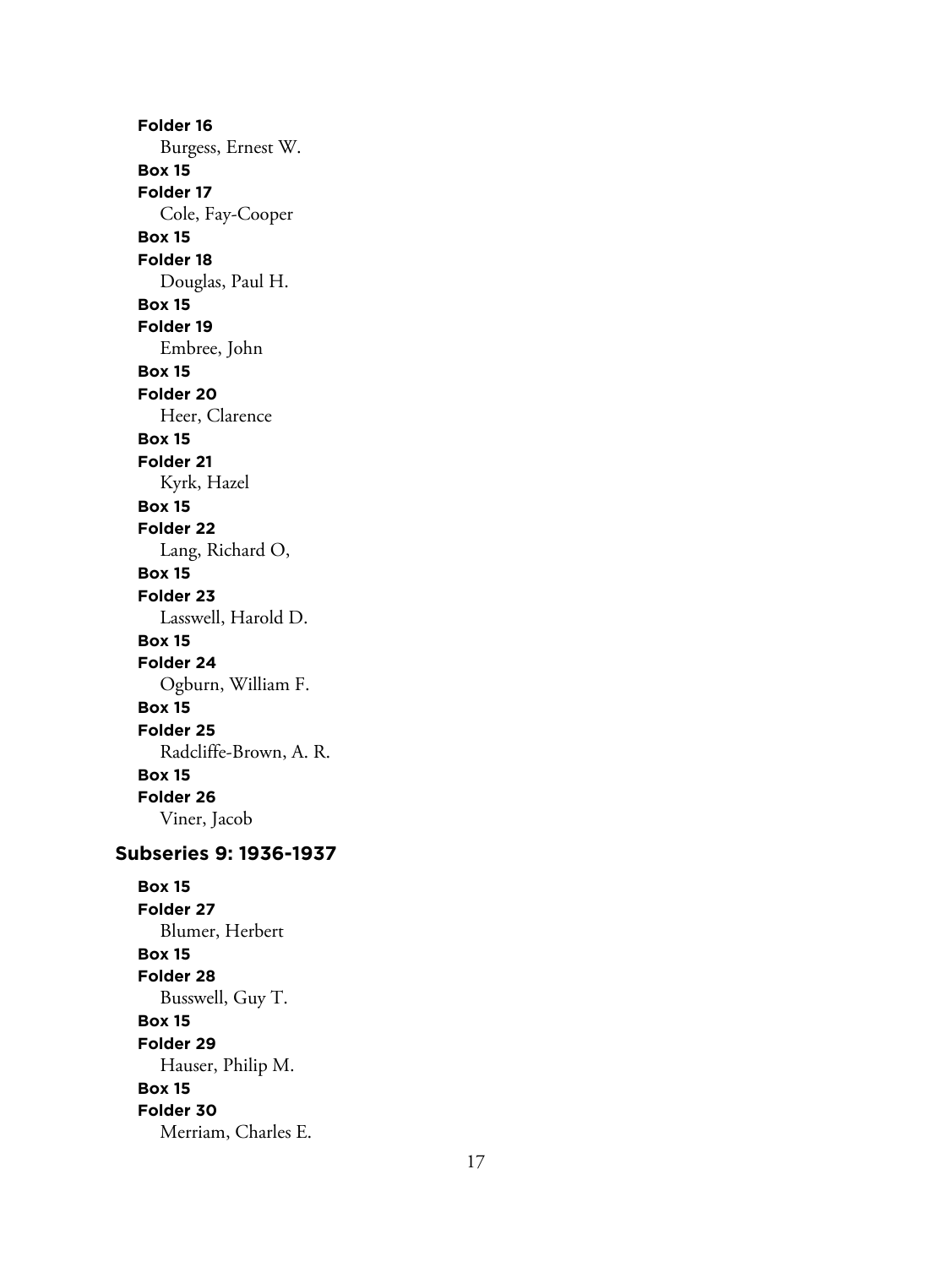**Box 16 Folder 1** Ogburn, William F. **Box 16 Folder 2** Schmitt, Bernadotte E. **Box 16 Folder 3** Schuman, Frederick L. **Box 16 Folder 4** Wirth, Louis

# **Subseries 10: 1937-1938**

**Box 16 Folder 5** Blumer, Herbert **Box 16 Folder 6** Burgess, Ernest W. **Box 16 Folder 7** Cole, Fay-Cooper **Box 16 Folder 8** Douglas, Paul H. **Box 16 Folder 9** Jernagan, Marcus W. **Box 16 Folder 10** Millis, Harry A. **Box 16 Folder 11** Park, Robert E. **Box 16 Folder 12** Warner, W. Lloyd

### **Subseries 11: 1938-1939**

**Box 16 Folder 13** Burgess, Ernest W. **Box 16 Folder 14** Morrison, John A.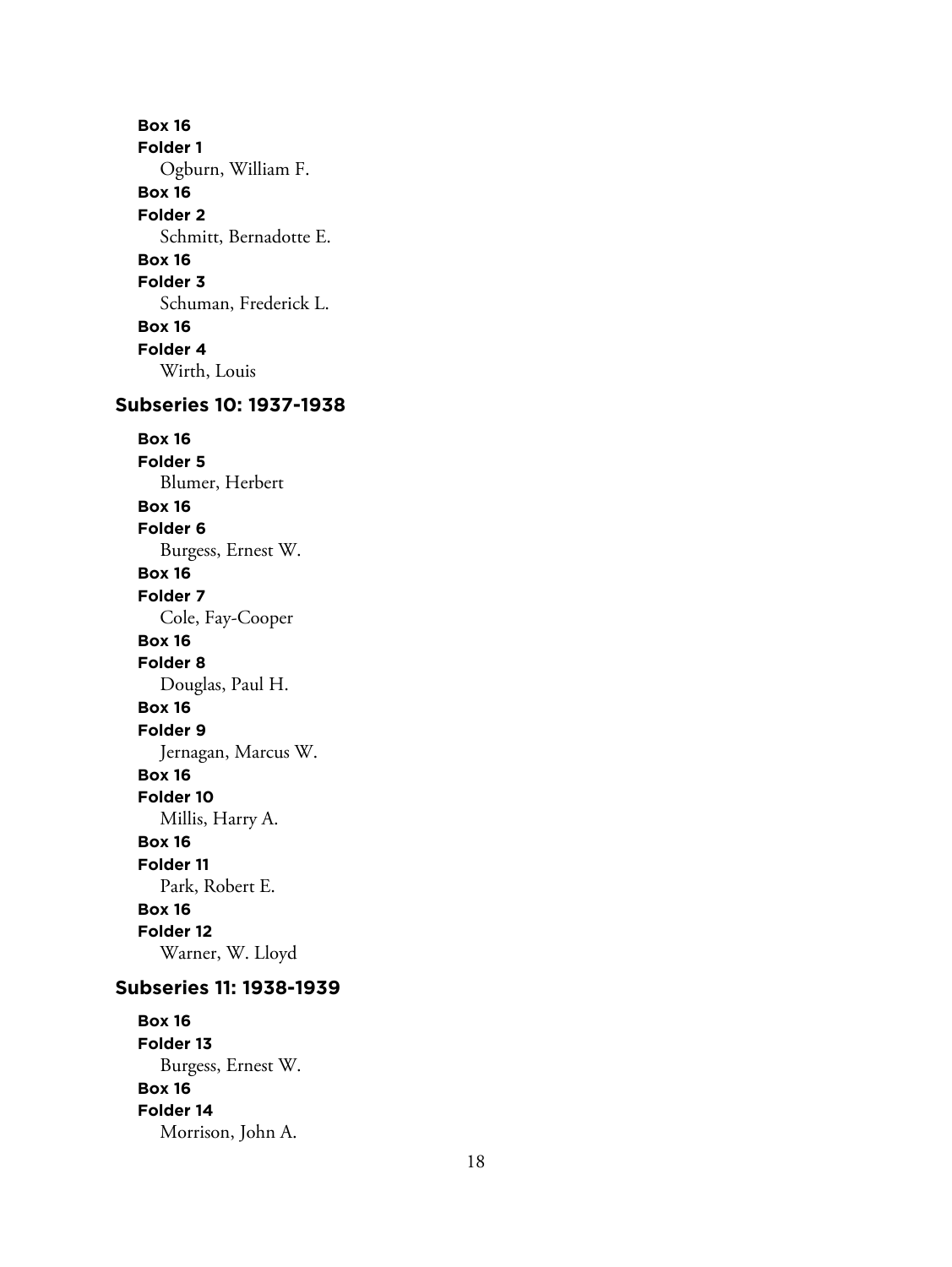**Box 16 Folder 15** Ogburn, William F. **Box 16 Folder 16** Opler, Morris E. **Box 16 Folder 17** Palyi, Melchior

# **Subseries 12: 1939-1940**

**Box 16 Folder 18** Burgess, Ernest W. **Box 16 Folder 19** Craven, Avery O. **Box 16 Folder 20** Douglas, Paul H. **Box 16 Folder 21** Gottschalk, Louis **Box 16 Folder 22** Gulliksen, Harold **Box 16 Folder 23** Holzinger, Arthur W. **Box 16 Folder 24** Kornhauser, Arthur W. **Box 16 Folder 25** Lange, Oskar **Box 16 Folder 26** Leland, Simeon E. **Box 17 Folder 1** Merriam, Charles E. **Box 17 Folder 2** Millis, Harry A. **Box 17 Folder 3**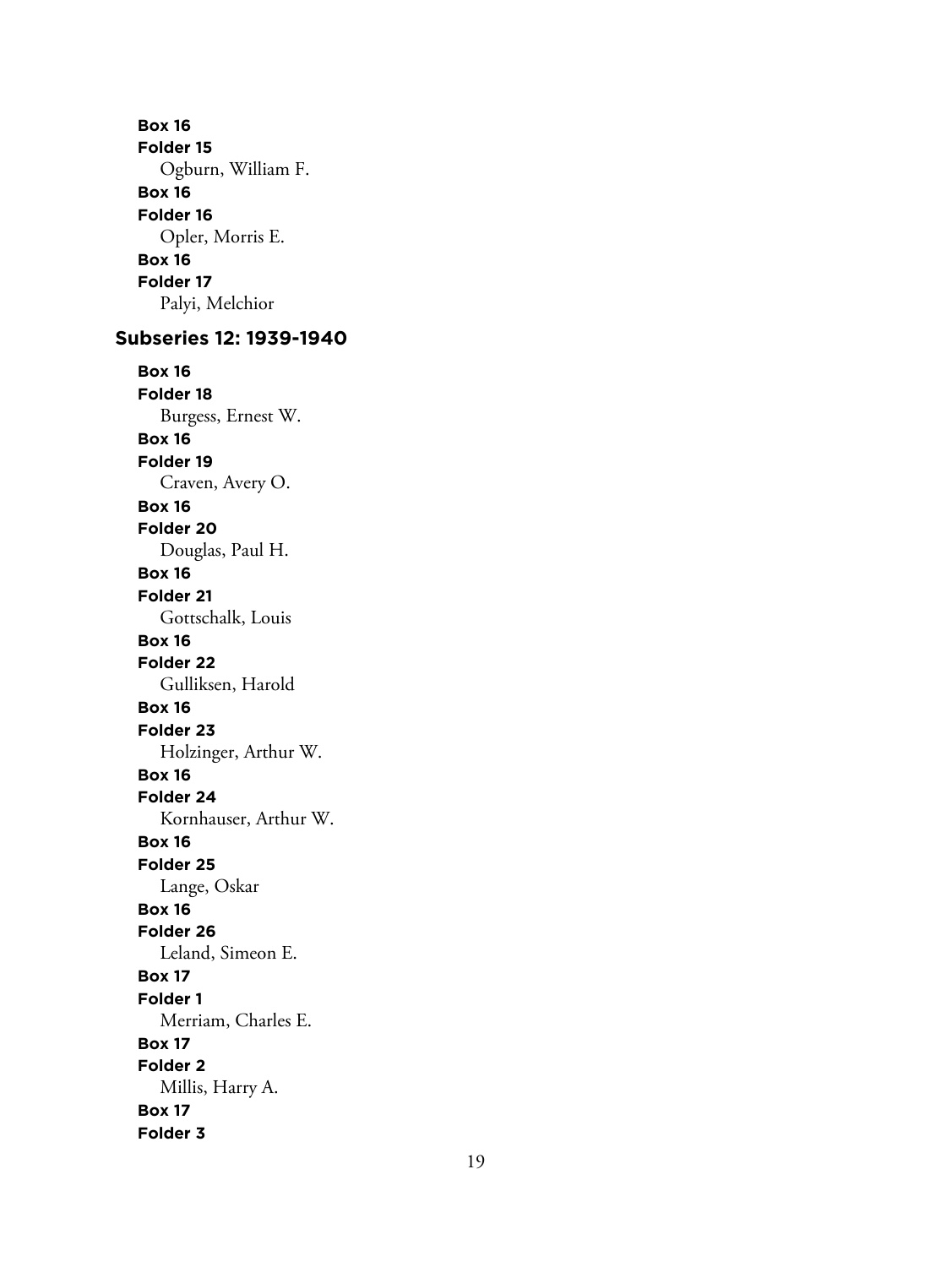Nef, John U. **Box 17 Folder 4** Ogburn, William F. **Box 17 Folder 5** Stouffer, Samuel A. **Box 17 Folder 6** Wirth, Louis **Box 17 Folder 7** Wright, Quincy **Subseries 13: 1940-1941 Box 17 Folder 8** Cole, Fay-Cooper **Box 17 Folder 9** Dean, Joel **Box 17 Folder 10** Douglas, Paul H. **Box 17 Folder 11** Gosnell, Harold F. **Box 17 Folder 12** Harbison, Frederick H. **Box 17 Folder 13** Holzinger, Karl J. **Box 17 Folder 14** Jones, Wellington D. **Box 17 Folder 15** Jordan, Wilbur K. **Box 17 Folder 16** Knight, Frank H. **Box 17 Folder 17** Koos, Leonard V. **Box 17**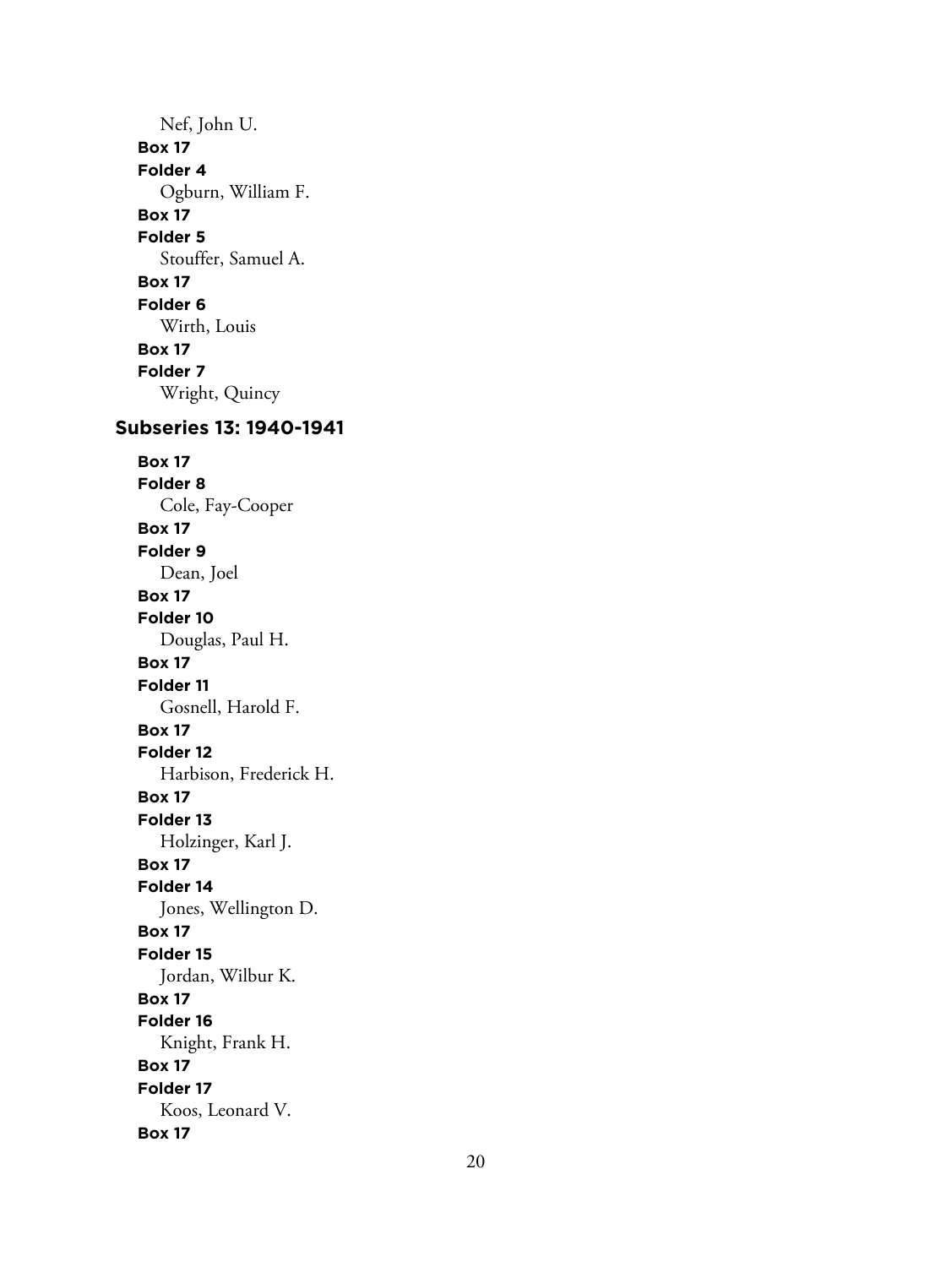**Folder 18** Lewis, H. Gregg **Box 17 Folder 19** Mints, Lloyd W. **Box 17 Folder 20** Rippy, J. Fred **Box 17 Folder 21** Viner, Jacob

# **Subseries 14: 1941-1942**

**Box 18 Folder 1** Douglas, Paul H. **Box 18 Folder 2** Eggan, Frederick **Box 18 Folder 3** Gosnell, Harold F. **Box 18 Folder 4** Harbison, Frederick H. **Box 18 Folder 5** Leites, Natan C. **Box 18 Folder 6** Merriam, Charles E. **Box 18 Folder 7** Sherman, Mandel

# **Subseries 15: 1942-1943**

**Box 18 Folder 8** Craven, Avery O. **Box 18 Folder 9** Gulliksen, Harold **Box 18 Folder 10** Hughes, Everett C. **Box 18**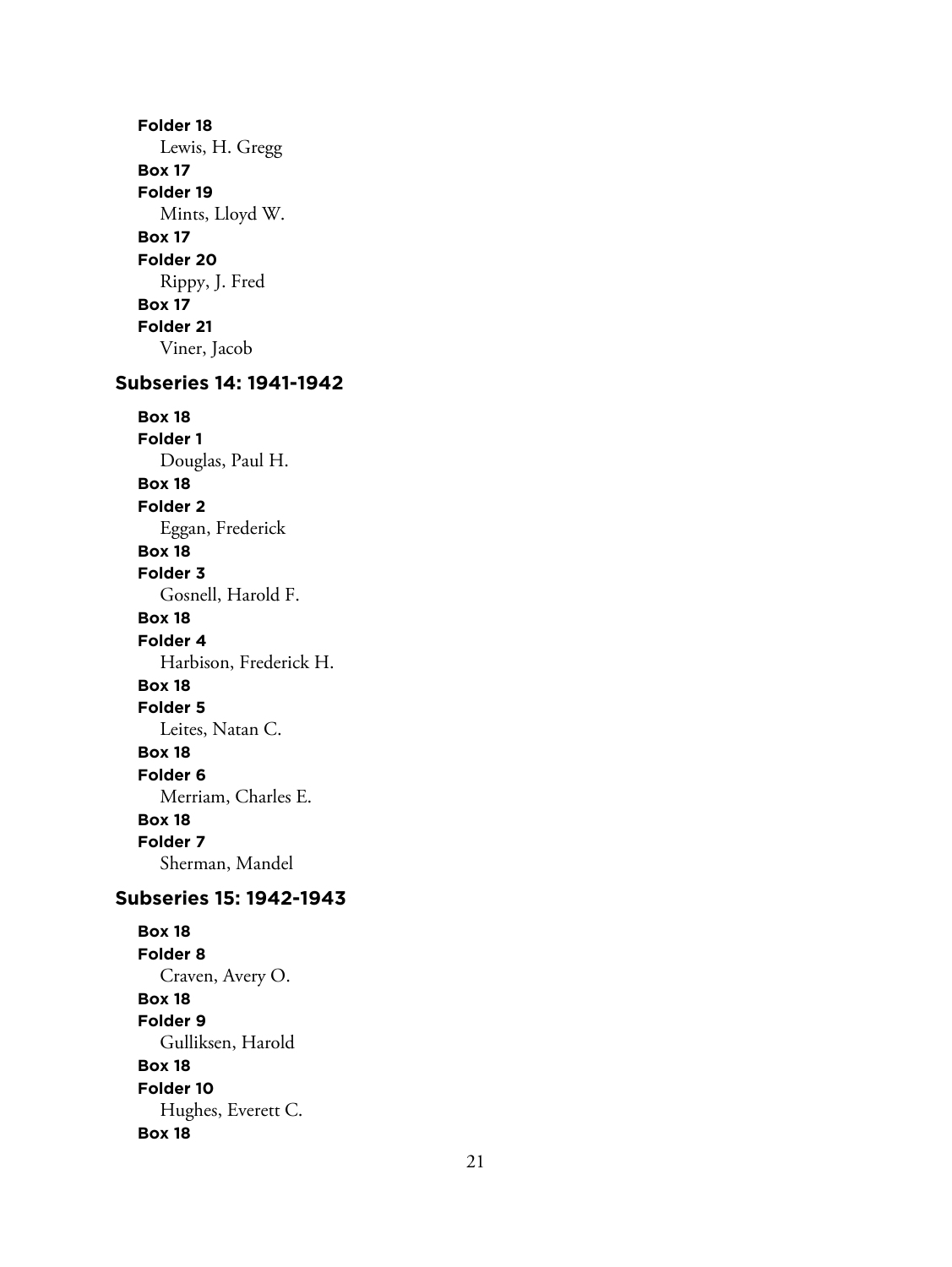**Folder 11** Ireland, Philip W. **Box 18 Folder 12** Johnson, T. Walter **Box 18 Folder 13** Knight, Frank H. **Box 18 Folder 14** Koos, Leonard V. **Box 18 Folder 15** Lange, Oskar **Box 18 Folder 16** MacNair, Harley F. **Box 18 Folder 17** Nef, John U.

## **Subseries 16: 1943-1944**

**Box 18 Folder 18** Edwards, Newton, and Herman G. Richey **Box 18 Folder 19** Jordan, Wilbur K. **Box 18 Folder 20** Lange, Oskar **Box 18 Folder 21** Pierce, Bessie Louise **Box 18 Folder 22** Rippy, J. Fred **Box 18 Folder 23** Warner, W. Lloyd, and Robert J. Havighurst **Box 18 Folder 24** Wirth, Louis

## **Subseries 17: 1944-1945**

**Box 18**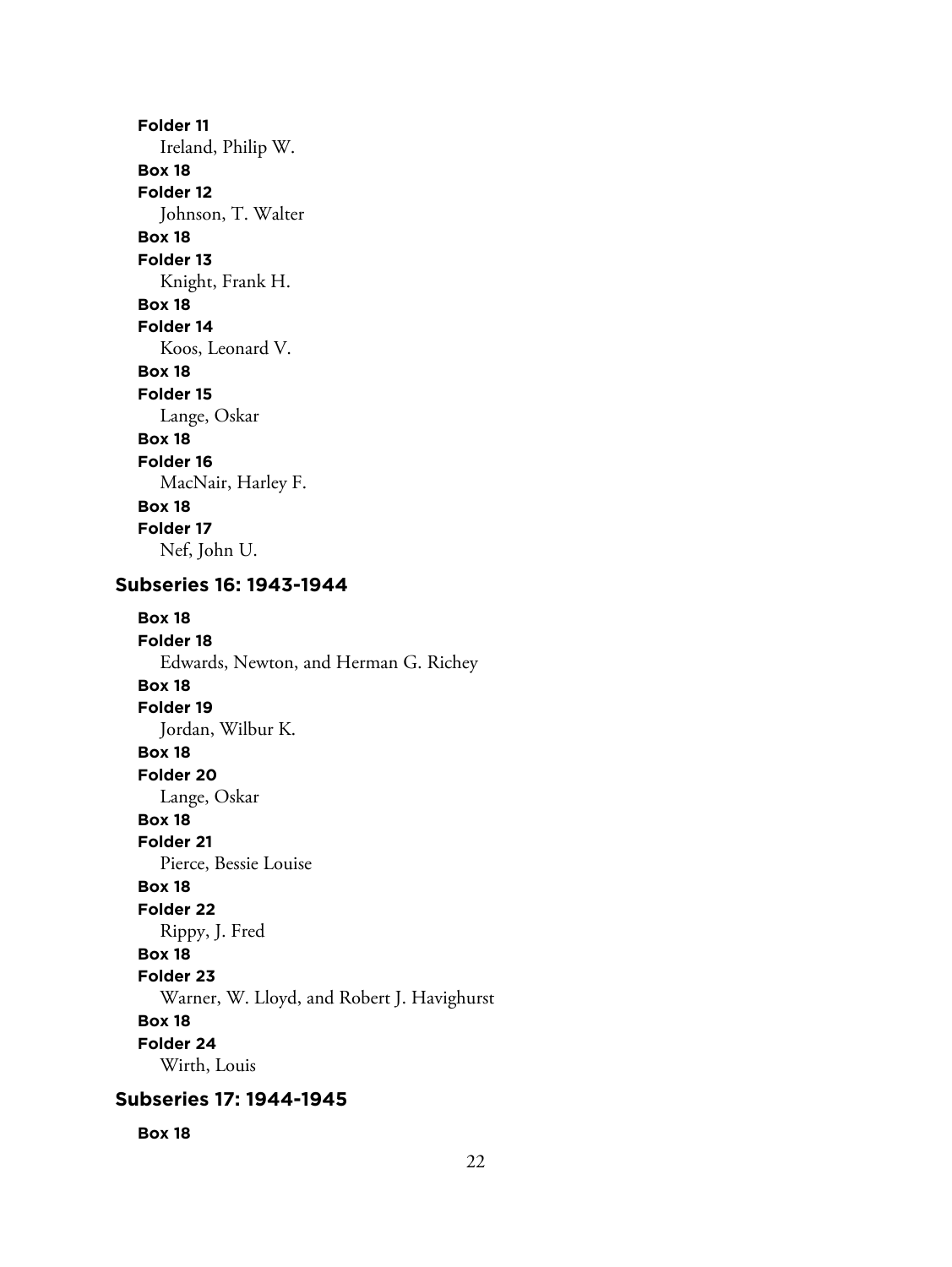**Folder 25** Burgess, Ernest W. **Box 18 Folder 26** Gottschalk, Louis **Box 18 Folder 27** Havighurst, Robert J. **Box 18 Folder 28** Holzinger, Karl J. **Box 18 Folder 29** Hughes, Everett C. **Box 18 Folder 30** Leland, Simeon E. **Box 18 Folder 31** Marschak, Jacob **Box 18 Folder 32** Merriam, Charles E. **Box 18 Folder 33** Morgenthau, Hans J. **Box 18 Folder 34** Pritchett, Charles H. **Box 18 Folder 35** Rippy, J. Fred **Box 18 Folder 36** Thurstone, Louis L. **Box 18 Folder 37** White, Leonard D. **Box 18 Folder 38** Wirth, Louis, and Charles E. Merriam

## **Subseries 18: 1945-1946**

**Box 18 Folder 39** Andrews, T. G.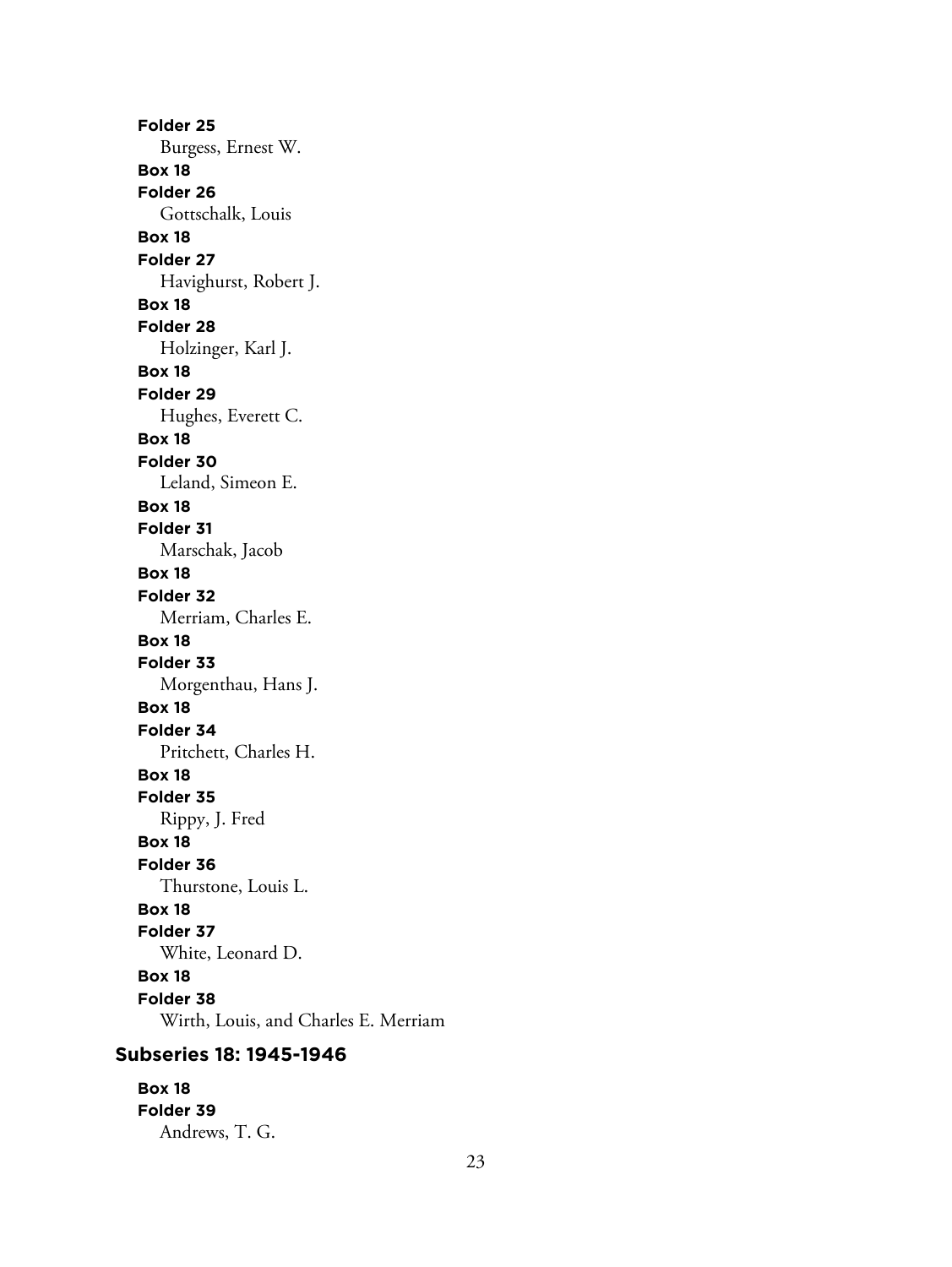**Box 18 Folder 40** Bendix, Reinhard **Box 18 Folder 41** Burgess, Ernest W. **Box 18 Folder 42** Burgess, Ernest W., and Robert J. Havighurst **Box 18 Folder 43** Craven, Avery O. **Box 18 Folder 44** Davis, Allison **Box 18 Folder 45** Douglas, Paul H. **Box 18 Folder 46** Gottschalk, Louis **Box 18 Folder 47** Harbison, Frederick H. **Box 19 Folder 1** Havighurst, Robert J. **Box 19 Folder 2** Holzinger, Karl J. **Box 19 Folder 3** Hughes, Everett C. **Box 19 Folder 4** Johnson, T. Walter **Box 19 Folder 5** Knight, Frank H. **Box 19 Folder 6** Lange, Oskar **Box 19 Folder 7** Leland, Simeon E. **Box 19**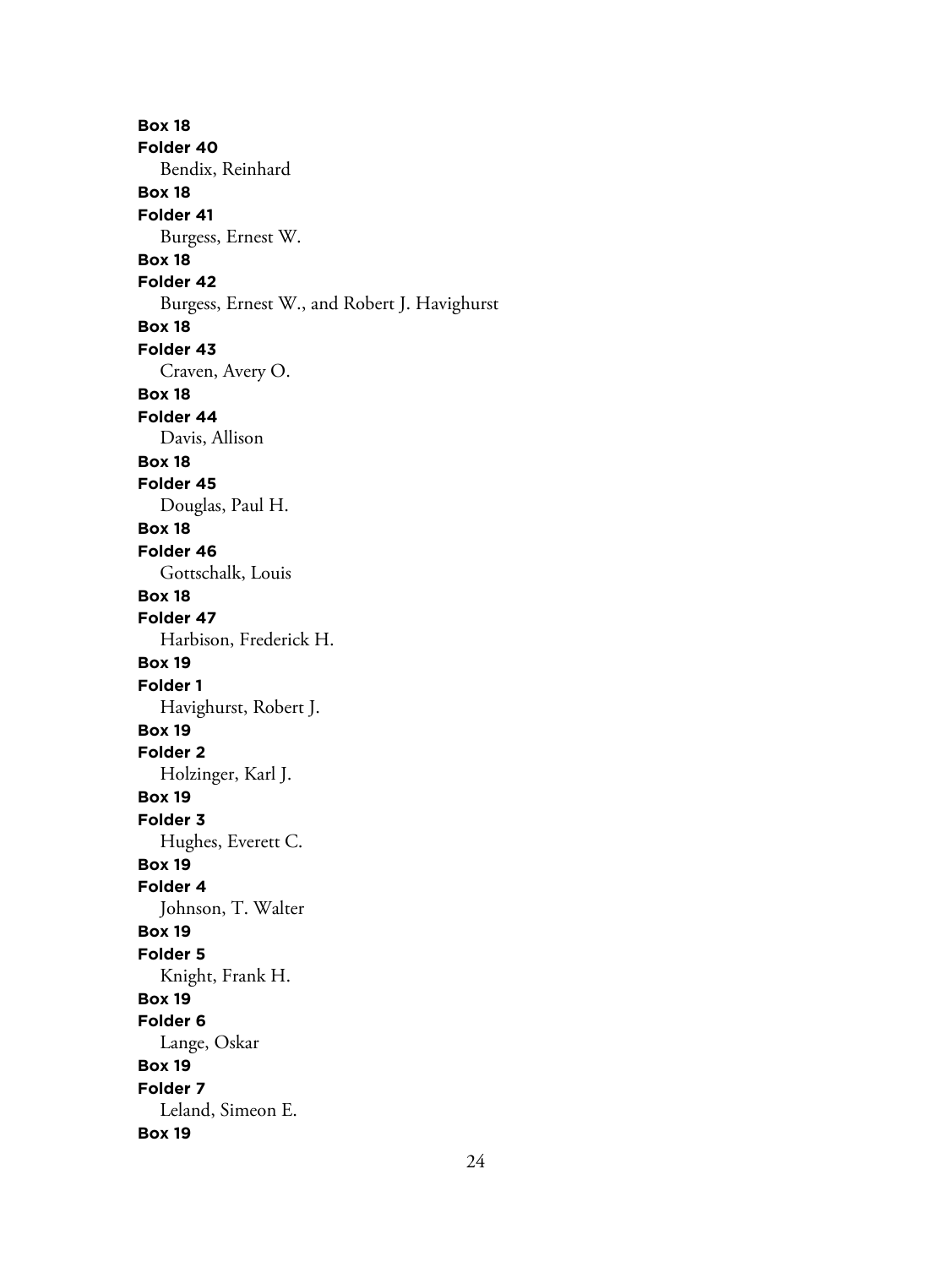**Folder 8** Marschak, Jacob **Box 19 Folder 9** Merriam, Charles E. **Box 19 Folder 10** Morgenthau, Hans J. **Box 19 Folder 11** Nef, John U. **Box 19 Folder 12** Pierce, Bessie Louise **Box 19 Folder 13** Rippy, J. Fred **Box 19 Folder 14** Schultz, Theodore W. **Box 19 Folder 15** Schultz, Theodore W., and Jacob Marschak **Box 19 Folder 16** Thurstone, Louis L. **Box 19 Folder 17** Viner, Jacob **Box 19 Folder 18** Warner, W. Lloyd, and Robert J. Havighurst **Box 19 Folder 19** White, Leonard D. **Box 19 Folder 20** Wirth, Louis **Subseries 19: 1946-1947**

**Box 19 Folder 21** Berelson, Bernard R. **Box 19 Folder 22** Boorstin, Daniel J.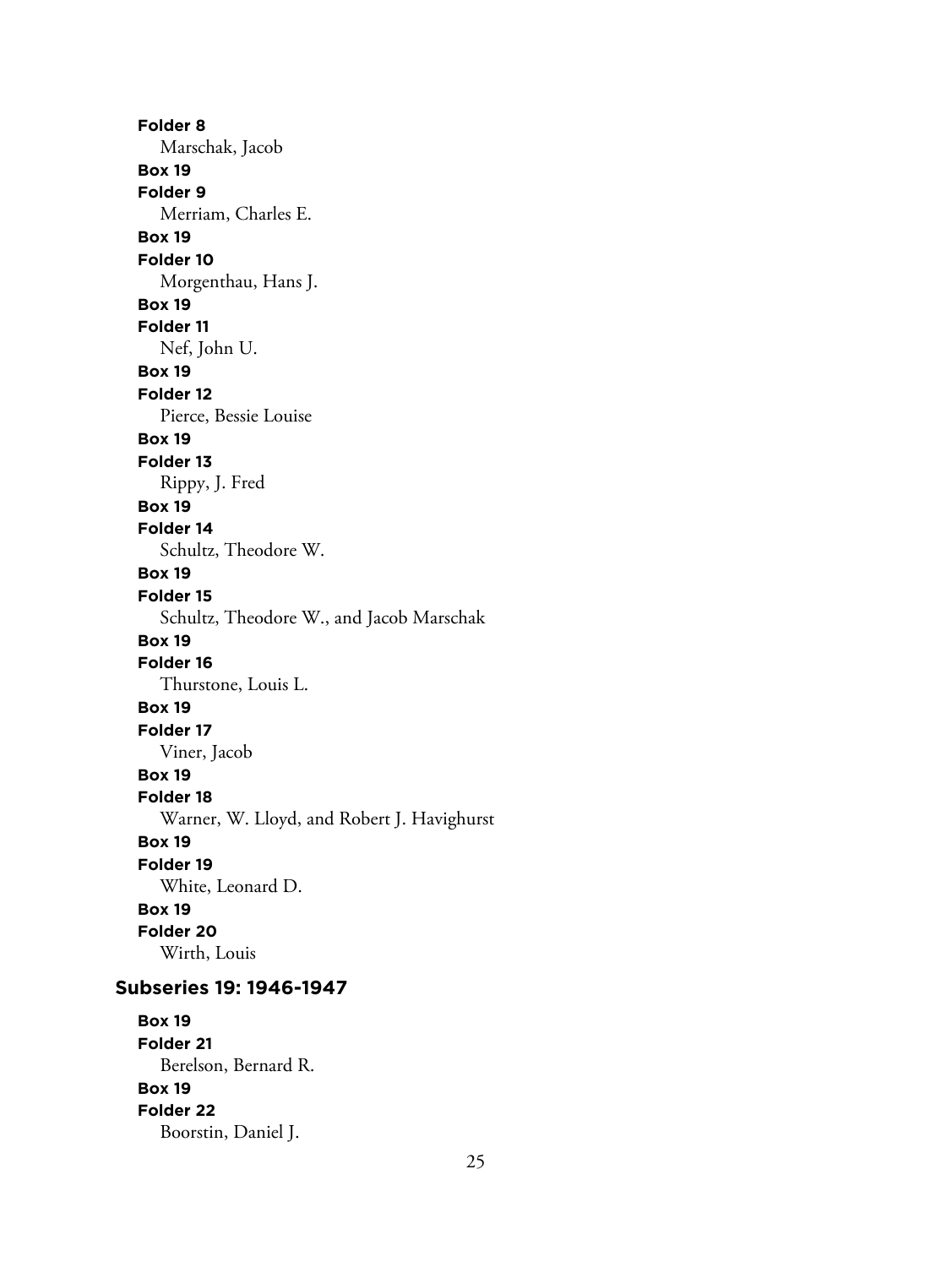**Box 19 Folder 23** Burgess, Ernest W. **Box 19 Folder 24** Burgess, Ernest W., and Robert J. Havighurst **Box 19 Folder 25** Craven, Avery O. **Box 19 Folder 26** Davis, Allison **Box 19 Folder 27** Douglas, Paul H. **Box 19 Folder 28** Edwards, Newton, and Herman G. Richey **Box 19 Folder 29** Finer, Herman **Box 19 Folder 30** Gottschalk, Louis **Box 19 Folder 31** Grodzins, Morton **Box 19 Folder 32** Harbison, Frederick H. **Box 19 Folder 33** Henry, William E., and Caroline Tryon **Box 19 Folder 34** Hughes, Everett C. **Box 19 Folder 35** Hughes, Everett C., and Sol Tax **Box 19 Folder 36** Jernegan, Marcus W. **Box 19 Folder 37** Leland, Simeon E. **Box 19**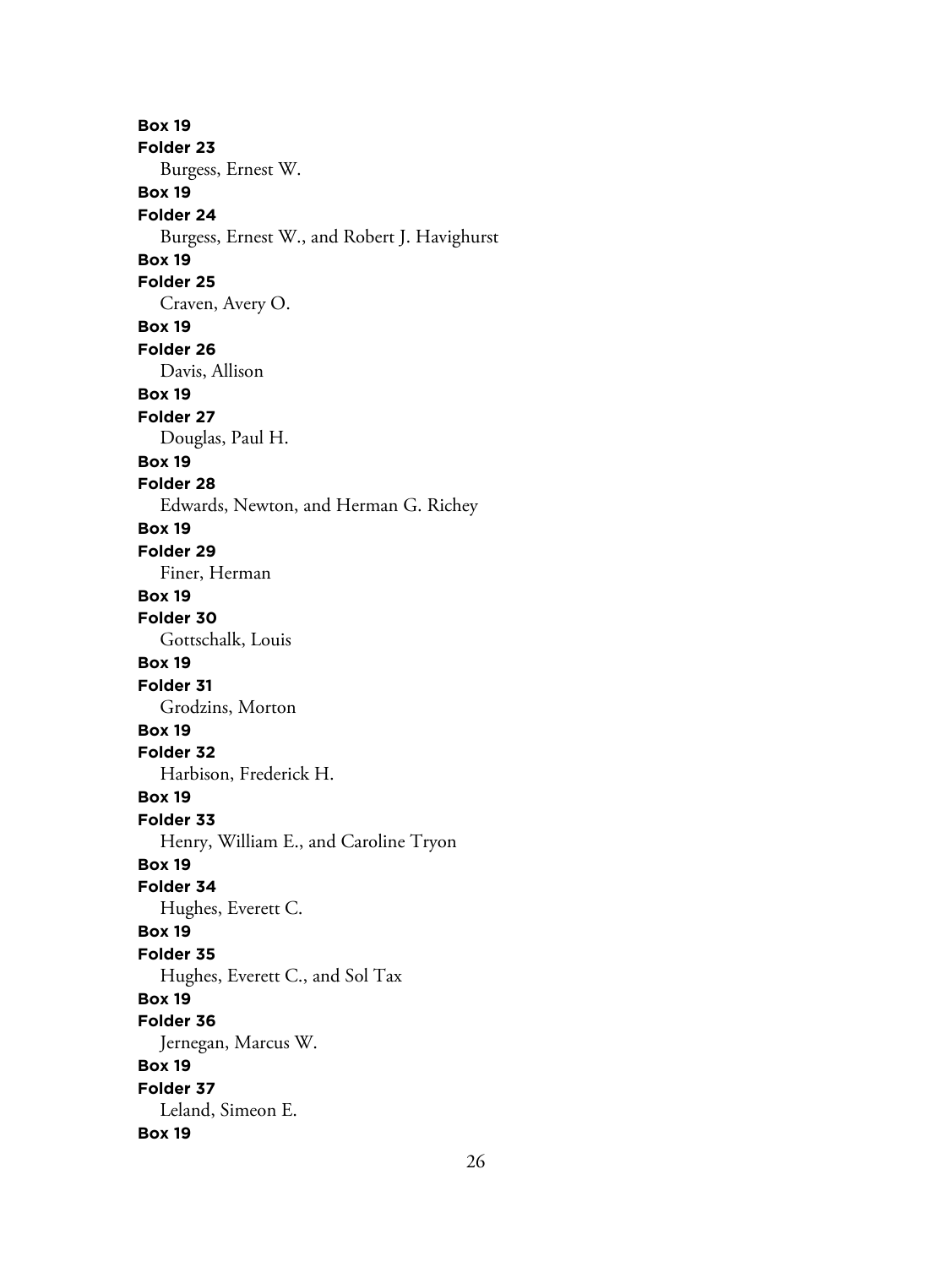**Folder 38** Marschak, Jacob **Box 19 Folder 39** Marschak, Jacob, and Theodore W. Schultz **Box 19 Folder 40** Merriam, Charles E. **Box 19 Folder 41** Millis, Harry A. **Box 19 Folder 42** Morgenthau, Hans J. **Box 19 Folder 43** Nef, John U. **Box 19 Folder 44** Pierce, Bessie Louise **Box 19 Folder 45** Pritchett, Charles H. **Box 19 Folder 46** Reeves, Floyd W. **Box 20 Folder 1** Rippy, J. Fred **Box 20 Folder 2** Rogers, Carl R. **Box 20 Folder 3** Schultz, Theodore W. **Box 20 Folder 4** Slotkirw James S. **Box 20 Folder 5** Thurstone, Louis L. **Box 20 Folder 6** Warner, W. Lloyd, and Robert J. Havignurst **Box 20 Folder 7**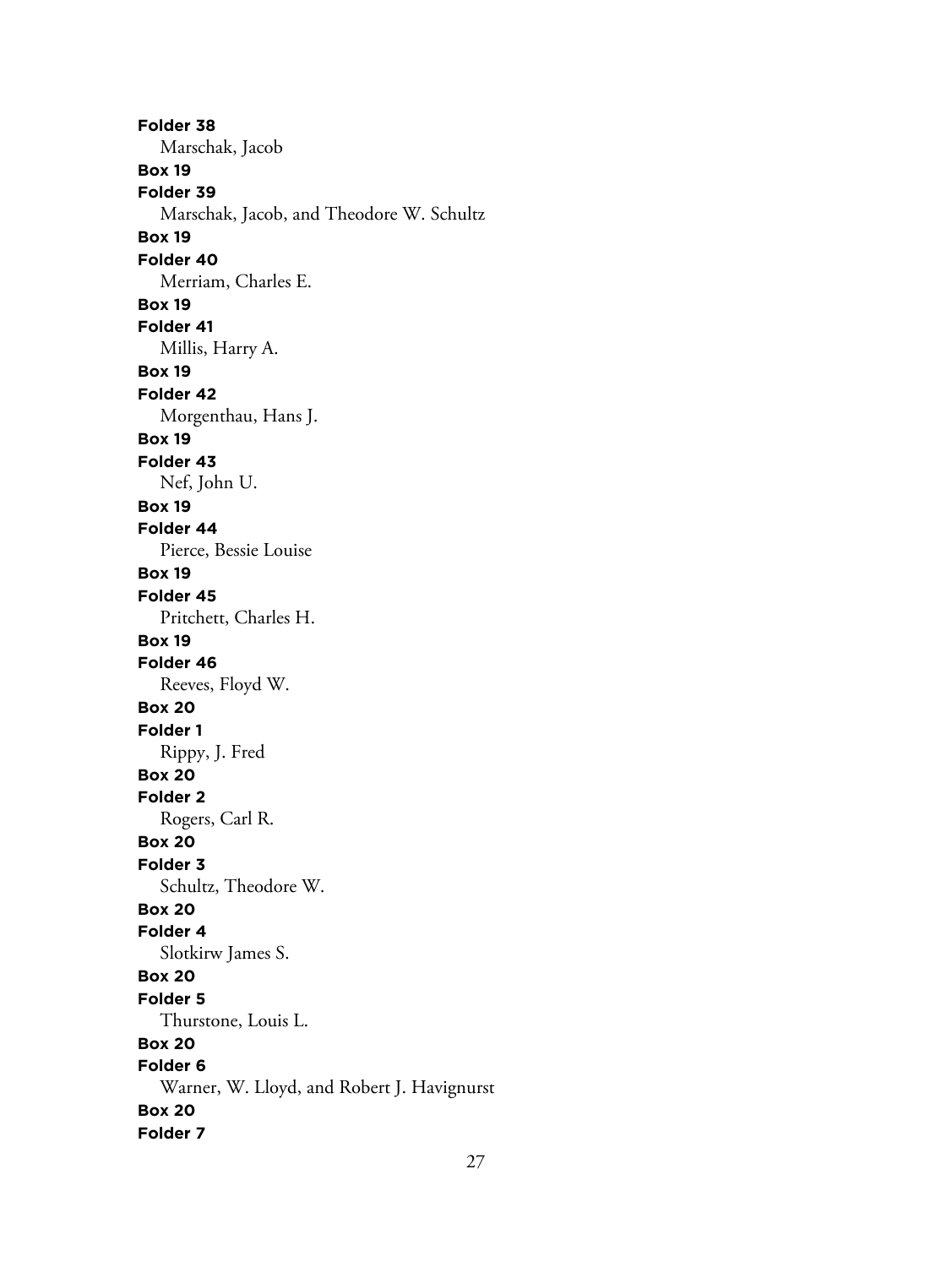White, Leonard D. **Box 20 Folder 8** Wirth, Louis

# **Subseries 20: 1947-1948**

**Box 20 Folder 9** Berelson, Bernard R. **Box 20 Folder 10** Boorstin, Daniel J. **Box 20 Folder 11** Burgess, Ernest W. **Box 20 Folder 12** Burgess, Ernest W., and Robert J. Havighurst **Box 20 Folder 13** Craven, Avery O. **Box 20 Folder 14** Cronbach, Lee J. **Box 20 Folder 15** Davis, Allison **Box 20 Folder 16** De Sebastian **Box 20 Folder 17** Douglas, Paul H. **Box 20 Folder 18** Drell, Bernard **Box 20 Folder 19** Finer, Herman **Box 20 Folder 20** Goldhamer, Herbert **Box 20 Folder 21** Gottschalk, Louis **Box 20**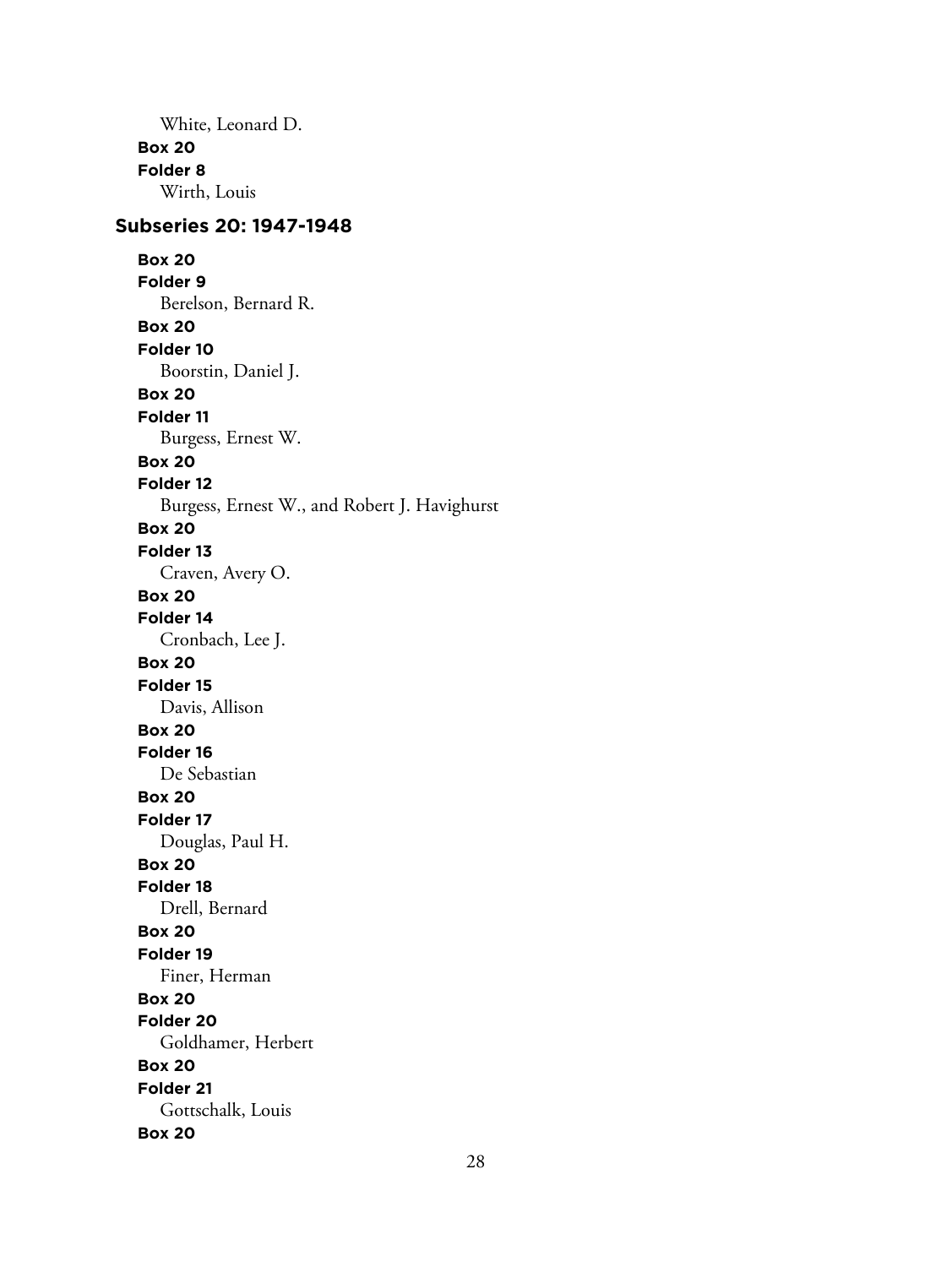**Folder 22** Grodzins, Morton **Box 20 Folder 23** Hamilton, Earl J. **Box 20 Folder 24** Harbison, Frederick H. **Box 20 Folder 25** Hardin, Charles M. **Box 20 Folder 26** Havighurst, Robert J. **Box 20 Folder 27** Henry, William E., and Caroline Tryon **Box 20 Folder 28** Jackson, W. Turrentine **Box 20 Folder 29** Jernegan, Marcus W. **Box 20 Folder 30** Johnson, D. Gale, and Theodore W. Schultz **Box 20 Folder 31** Leiserson, Avery **Box 20 Folder 32** Marschak, Jacob, et al. **Box 20 Folder 33** Merriam, Charles E. **Box 20 Folder 34** Millis, Harry A. **Box 20 Folder 35** Moore, Barrington **Box 20 Folder 36** Morgenthau, Hans J. **Box 21 Folder 1**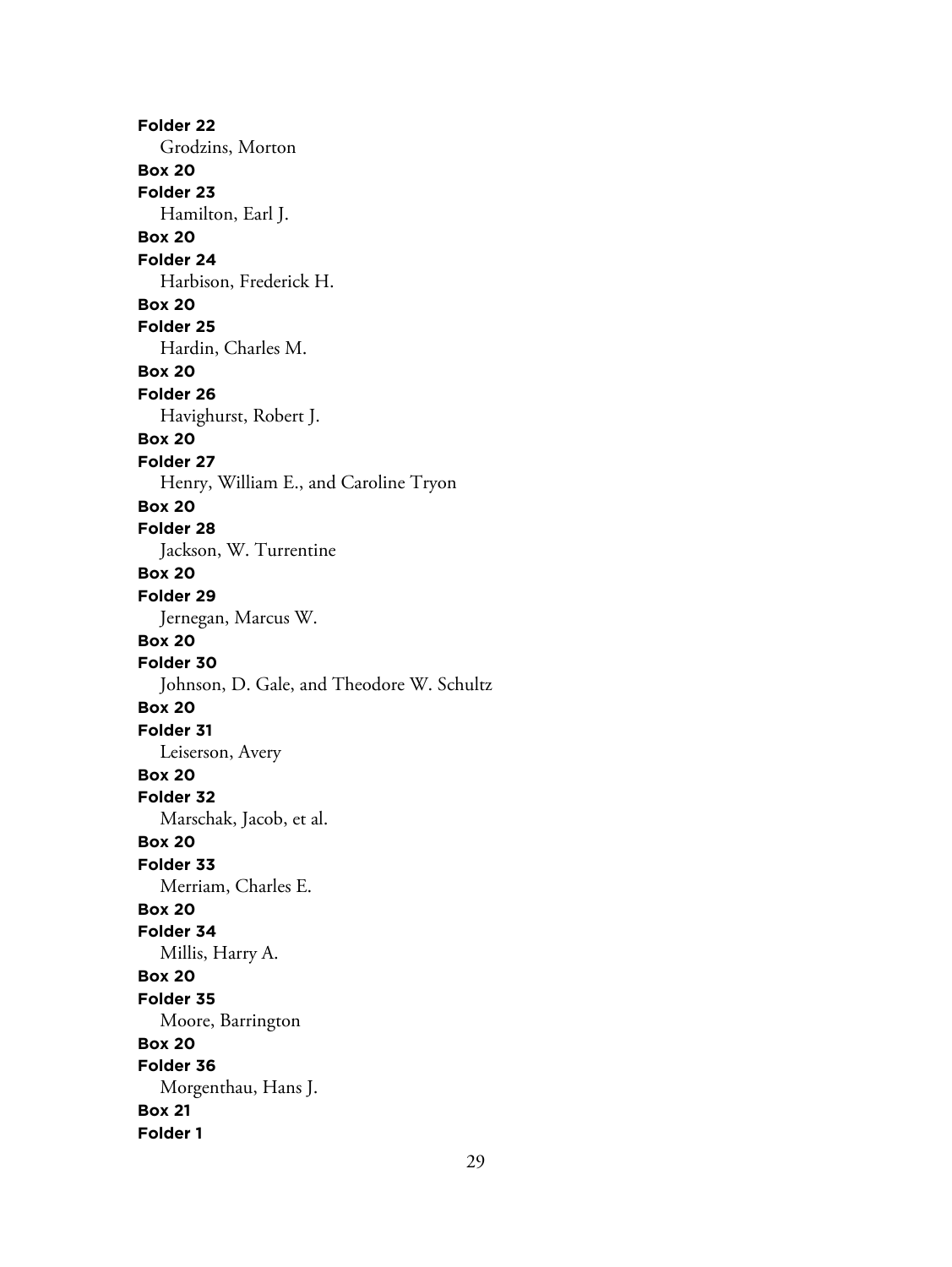Nef, John U. **Box 21 Folder 2** Ogburn, William F. **Box 21 Folder 3** Pierce, Bessie Louise **Box 21 Folder 4** Redfield, Robert **Box 21 Folder 5** Rippy, J. Fred **Box 21 Folder 6** Rogers, Carl R. **Box 21 Folder 7** Rothfels, Hans **Box 21 Folder 8** Schultz, Theodore W. **Box 21 Folder 9** Simson, Otto von **Box 21 Folder 10** Slotkin, James S. **Box 21 Folder 11** Tax, Sol, and Everett C. Hughes **Box 21 Folder 12** Thurstone, Louis L. **Box 21 Folder 13** White, Leonard D. **Box 21 Folder 14** Whyte, William F. **Box 21 Folder 15** Wirth, Louis

# **Series VIII: Publications**

**Box 21**